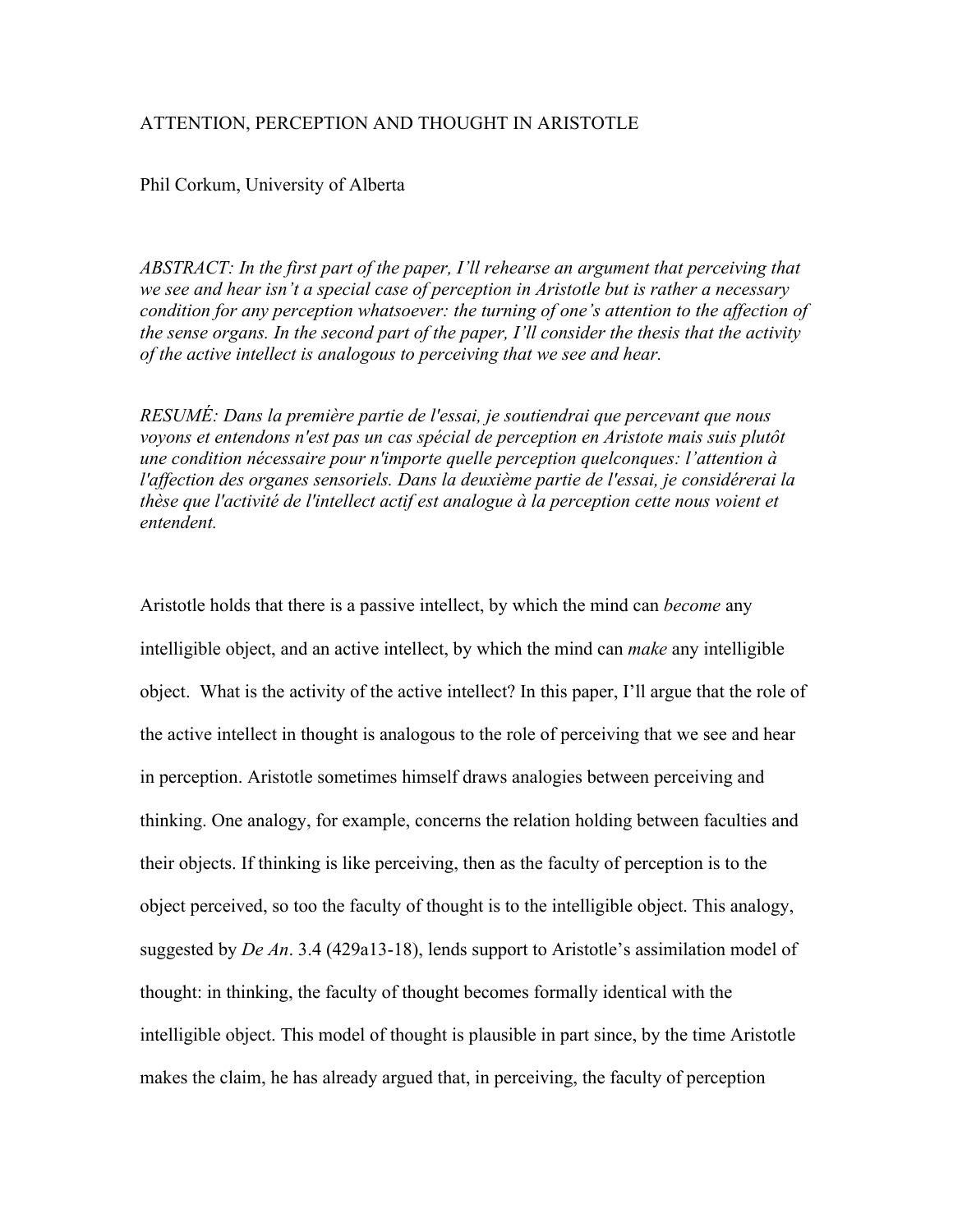becomes formally identical with the perceived object. Of course, there are also disanalogies between perception and thought. For example, where perception requires external stimulation of a sense organ by sensible substances, thought does not generally require external stimulation of an organ. Another disanalogy drawn between perception and thought at 429a13ff. is that there is the possibility of error in thinking but not in the perception of special objects—objects of just one sense, such as colours and sounds. How far then can we push the analogy?

The paper comes in two parts. In the first part, I'll rehearse an argument with the conclusion that perceiving that we see and hear isn't a special case of perception but is rather a necessary condition for any perception whatsoever. In particular, perceiving that we see and hear is a turning of one's attention to the affection of the sense organs. This conclusion was vigorously argued for by Aryeh Kosman in 1969 and versions of it have become something of the standard view, advocated for example by Osbourne and Caston.<sup>1</sup> The argument I give differs in some ways from Kosman's argument, however, and I don't claim that any of these authors would agree with the details of my presentation. But it's worth returning to the issue of the role of perceiving that we see and hear in Aristotle's account of perception—this time, with an emphasis on those features which are arguably analogous with Aristotle's account of intellection.

In the second part of the paper, I'll consider the thesis that the activity of the active intellect is analogous to perceiving that we see and hear. If this is correct, then the activity of the active intellect is not a special case of intellection but rather a necessary condition of any intellection whatsoever. In particular, the activity of the active intellect is a turning of one's attention to the intelligible objects contained in the passive intellect.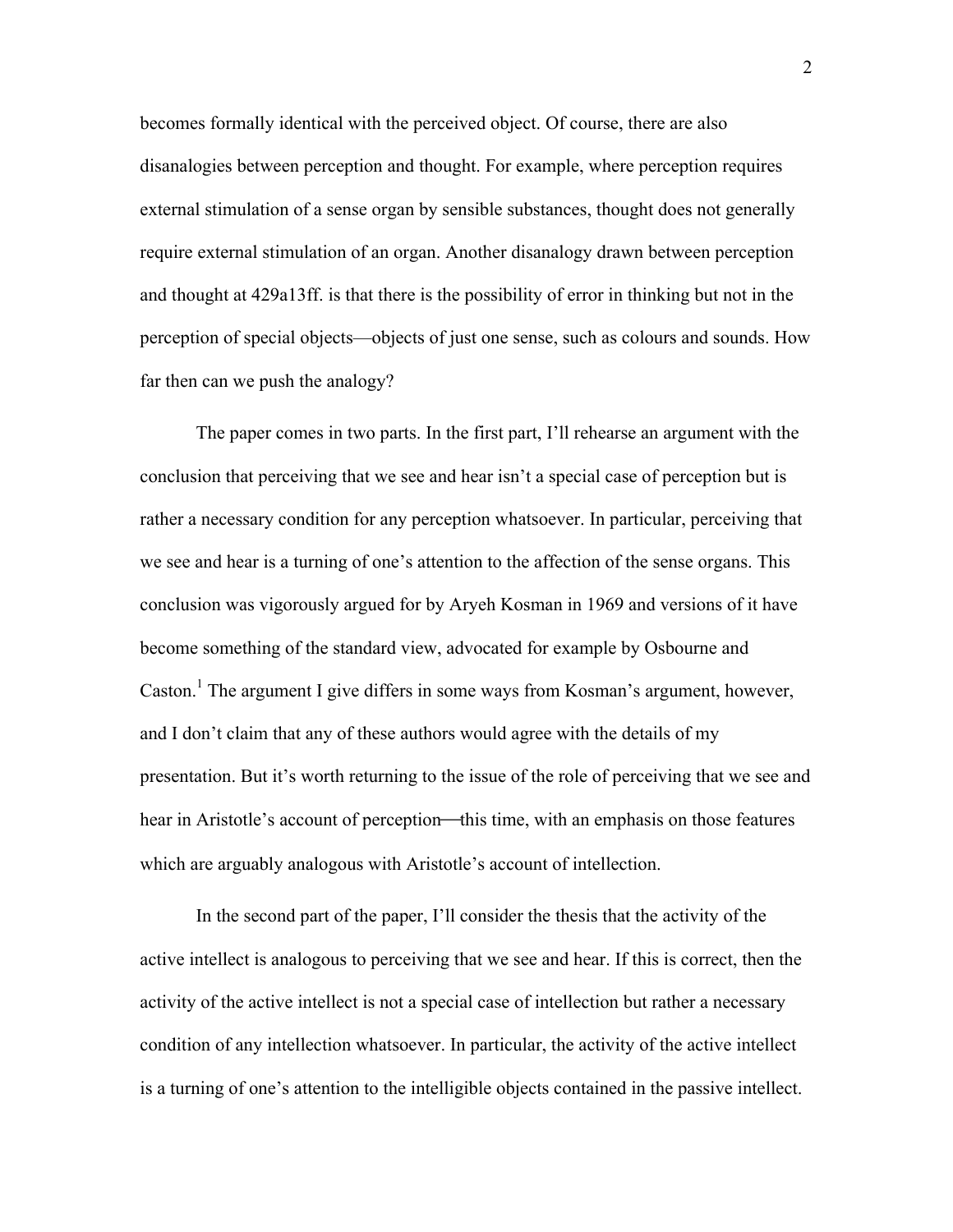This also takes up a suggestion from Kosman—although the view in its broad strokes has a lengthy history as a minority opinion and has been endorsed, for example, by Brentano. Again, I don't claim that any of these authors would endorse every detail of my presentation. But, in recent times, Kosman's suggestion hasn't received the attention I believe it deserves. I'll assess the claim that the activity of the active intellect is a kind of attention and I'll address some interpretative difficulties for the claim. Finally, any interpretation of the active intellect will be judged in part by the light it sheds on other related topics in Aristotle's epistemology and philosophy of mind. It is a selling point for an attentive interpretation of the active intellect that it suggests interesting and not implausible interpretations of induction, Aristotle's account of concept acquisition, intuition, Aristotle's account of our grasp of first principles, and the divine intellect. I'll conclude the paper by broaching these issues.

**I**

In *De An*. 3.2 (425b12-25), Aristotle considers what we might call higher-order perception—perceiving that we perceive.

(a) Inasmuch as we perceive that we see and hear, it must either be by sight or by some other sense that the percipient perceives that he sees.

(b.1) But, it may be urged, the same sense which perceives sight will also perceive the colour which is the object of sight. So that either there will be two senses to perceive the same thing or the one sense, sight, will perceive itself. (b.2)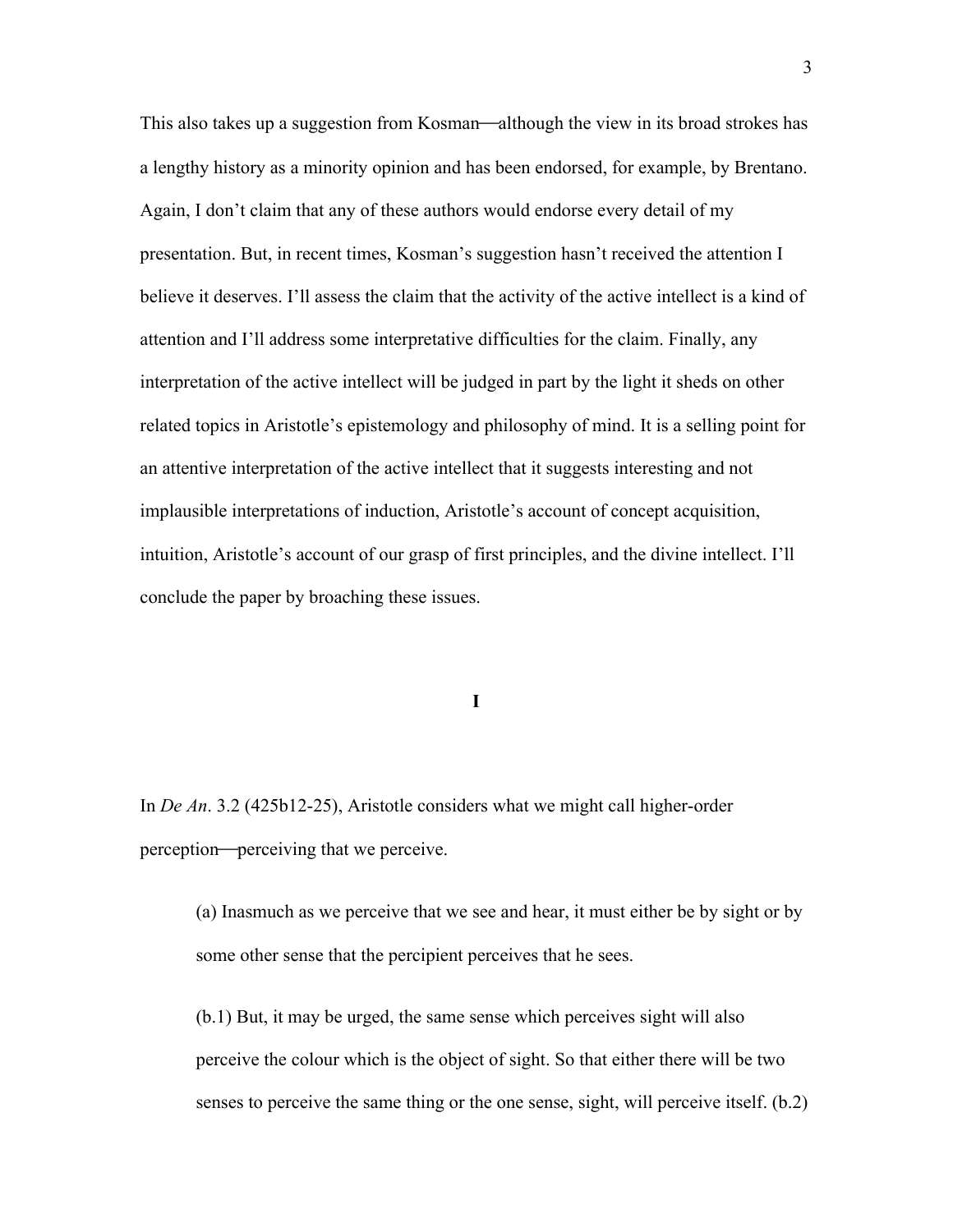Further, if the sense perceiving sight were really a distinct sense, either the series would go on to infinity or some one of the series of senses would perceive itself. Therefore it will be better to admit this of the first in the series.

(c) Here, however, there is a difficulty. Assuming that to perceive by sight is to see and that it is colour or that which possesses colour which is seen, it may be argued that, if you are to see that which sees, that which in the first instance sees, the primary visual organ, will actually have colour.

(d.1) Clearly, then, to perceive by sight does not always mean one and the same thing. For, even when we do not see, it is nevertheless by sight that we discern both darkness and light, though not in the same manner. (d.2) Further, that which sees is in a manner coloured. For the sense-organ is in every case receptive of the sensible object without its matter. And this is why the sensations and images remain in the sense-organs even when the sensible objects are withdrawn.<sup>2</sup>

Here's an outline of this passage. In (a), Aristotle raises a question for an account of perceiving that we see: is this higher-order perception the office of sight or another faculty? In  $(b.1)$  and  $(b.2)$ , he gives two arguments against the latter claim. In  $(c)$ , he raises a problem for the former claim; and in (d.1) and (d.2), he offers two solutions to this problem. The conclusion, I take it, is that perceiving that we see is the office of sight. $3$ 

There are several difficulties in interpreting this passage. I'll begin by focusing on one of the two arguments given against the claim that the perception that we see is the office of a faculty distinct from sight. The argument of (b.1) rests on the assumption that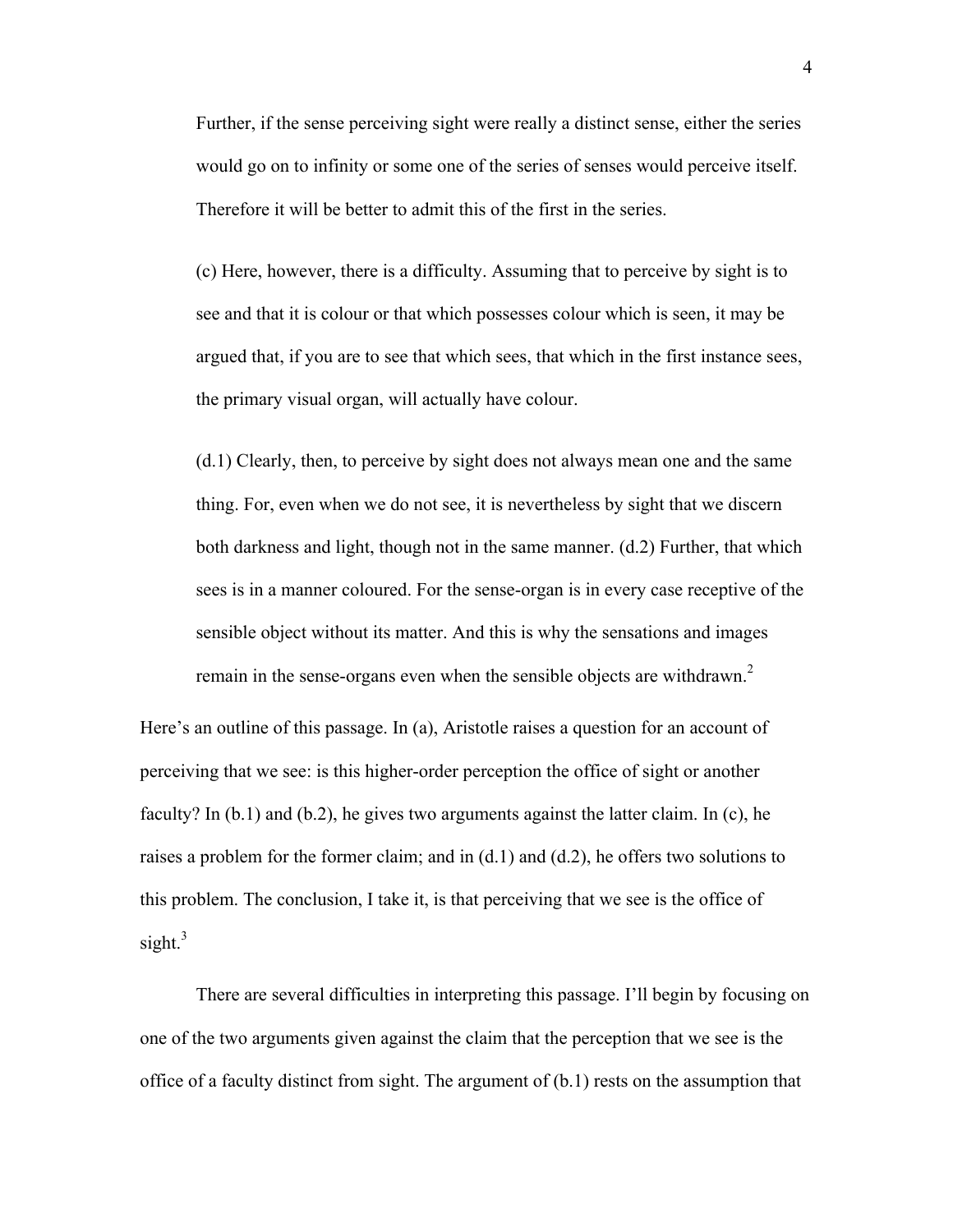whatever faculty perceives a special sense must also perceive the object of that sense: in the case of sight, colour. This grounds an argument against there being a separate sense for second-order perceptions. Aristotle doesn't make this argument explicit but perhaps he is thinking that the assumption violates the thesis, advanced in *De An*. 3.1, that for any type of sense object—such as colour—there's at most one sense. At first blush, this argument isn't persuasive. For there seems to be no reason to hold the assumption on which it rests. Consider an imaginative case offered by Kosman so to illustrate a somewhat different point. Suppose that our bodies were so wired that whenever we see, we emitted a low humming sound. Then we could hear that we see without of course hearing colours. A faculty of higher order perception could operate analogously although not, of course, by means of one of the special senses such as hearing. That is, even if we concede that the cognitive activity in question is a kind of perception, there is still no reason to think it is the office of the same perceptual faculty as the faculty whose activity is being perceived.

The argument of (b.2) seems just as weak. The danger of an infinite regress depends upon the assumption that in order for a distinct sense to perceive any perception of order n by means of an  $(n+1)$ -order perception, there must be a further sense to perceive the  $(n+1)$ -order perception by means of an  $(n+2)$ -order perception. So for a distinct sense to perceive a special sense such as sight, there must be a further sense to perceive the second-order perception with a third-order perception, and so on. But this assumption seems clearly false. Why could a distinct sense not perceive a special sense such as sight without there being the further need for a perception of this second-order perception?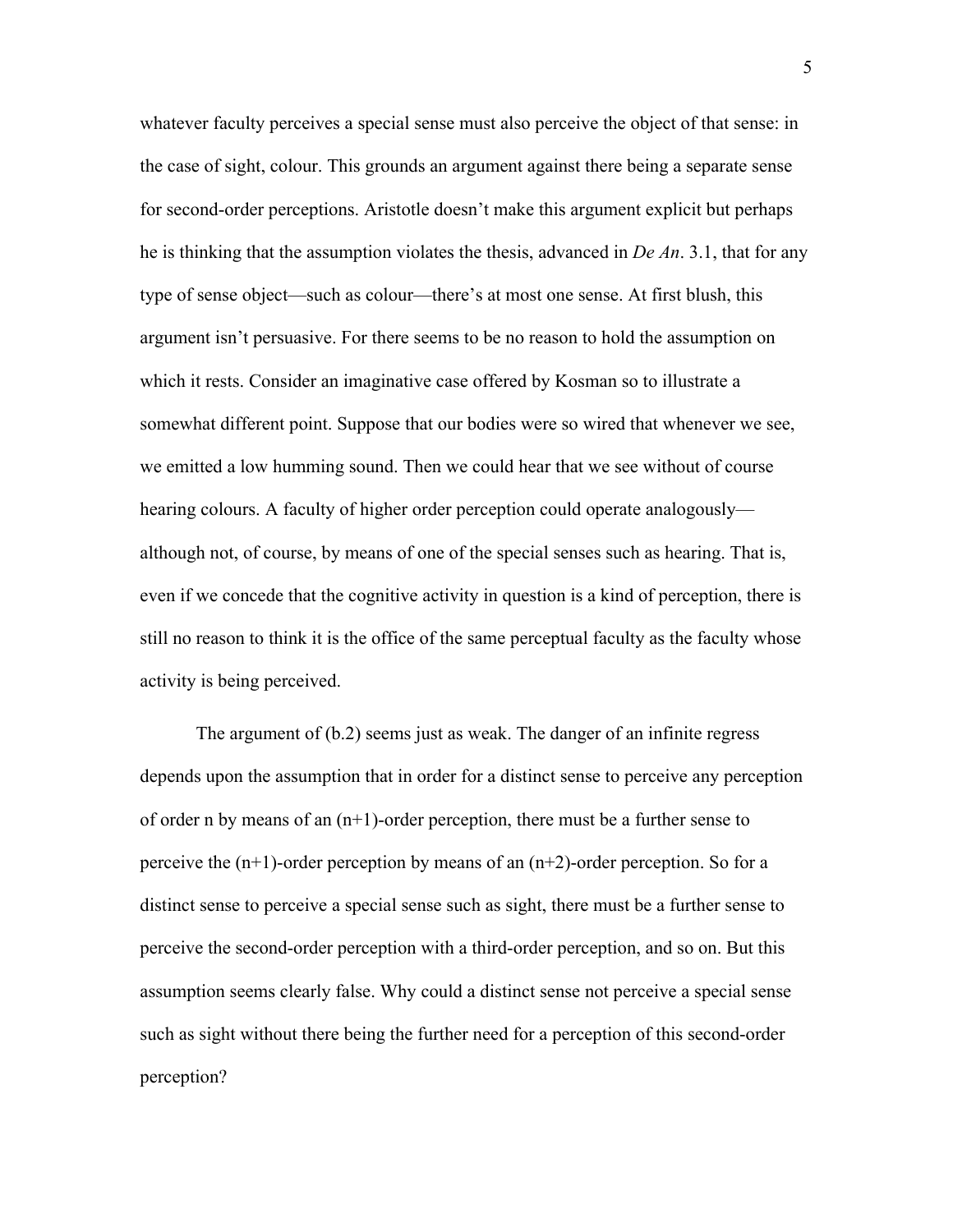So there are these two difficulties of interpreting our passage. But there are difficulties with each stage of the argument. Consider section (a). What cognitive activity is being described as perceiving that one sees or hears? And why is this form of cognition called perception? Unlike the other modes of perception, the object of such cognition is not a sensible object, an *aistheton*, but an activity, an *aisthanesthai.* This raises a problem for the following reason. The objects of perception are not generally truth bearers. Truth and falsity for Aristotle imply the combination and separation of what Aristotle, conflating propositional constituents and their expressions in language, calls names and verbs. In *De Interpretatione* 1 (16a13-15), Aristotle gives the example of a sensible quality, expressed by "white", which is neither true nor false. Aristotle sometimes speaks more loosely of perceptions being true. For example, at *De An*. 3.3, Aristotle claims that perceptions of the special senses (*ton idion*) are true or least subject to error. However, the sense in which perceptions are true is not that they imply combination and separation but that one cannot be in error that he is, say, seeing red. But the expression, "perceive that (*hoti*) I see and hear," used at 425b12, suggests that the objects of such perception are truth bearers: they are the combination of a name and a verb. If cognitions of sensible objects are non-veridical but cognitions of acts of perceiving are veridical, then the grouping together of both kinds of cognition under the label, "perception," seems strained.

The arguments in support of the claim that we perceive that we see by means of sight are no more lucid. The stated problem is that, since the object of sight is colour, if we perceive that we see by means of sight, then what we perceive in this higher-order perception, the sense organ, will be coloured. However, the problem rests on the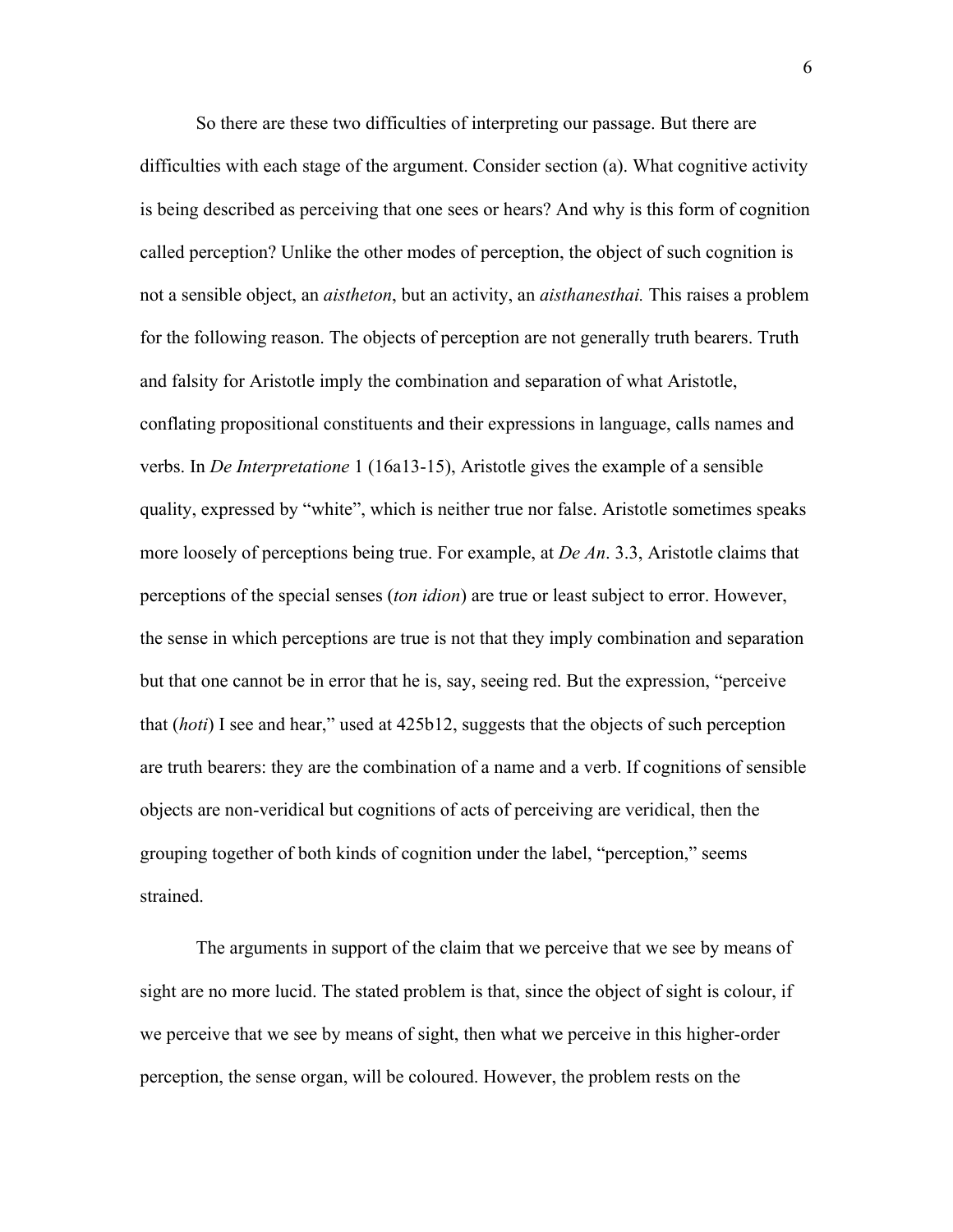seemingly false assumption that we can perceive that we see only if we perceive that which sees, the sense organ. Let us for the moment accept this assumption. I would speculate that the difficulty, which Aristotle is briefly canvassing here, is that the colour of the eye doesn't *appear* to be dependent on the colour of what is seen: *pace* Crystal Gayle, nothing seems to turn your brown eyes blue. If the assumption that we can perceive that we see only if we perceive the sense organ is true, then this apparent indifference of the external appearance cornea to the sense object is indeed problematic. But still, why accept the assumption?

What counterarguments does Aristotle offer? The response of (d.1) is that perception by sight is not one thing. The difficulty with interpreting this argument is to understand its relevance to the problem of (c). Hamlyn also questions the relevance of this move, writing that "perception by sight might be multifarious, as he indicates by the case of judging darkness and light, but not necessarily in the right respect."<sup>4</sup> That it is by sight that we perceive darkness and light may show that perception by sight is not one thing. But it is fallacious to infer from this that it is by sight that we perceive that we *see*. At best, (d.1) opens the possibility of giving an argument for this conclusion. Perhaps this is Aristotle's intention, for section (d.2) gives just this argument. Despite appearances, the colour of the sense organ *is* in a manner dependent on the colour of what is seen. I will not enter into the well-worn controversy regarding in *what* manner the sense organ takes on the colour of the sense object—i.e., whether there is a physiological change in the organ. Of course, the sense organ proper is not the eye but the jelly inside the eye. So the fact that the cornea doesn't change colour with what is seen does not refute the claim. This explanation of these arguments makes some sense of  $(c)-(d)$ , but only under the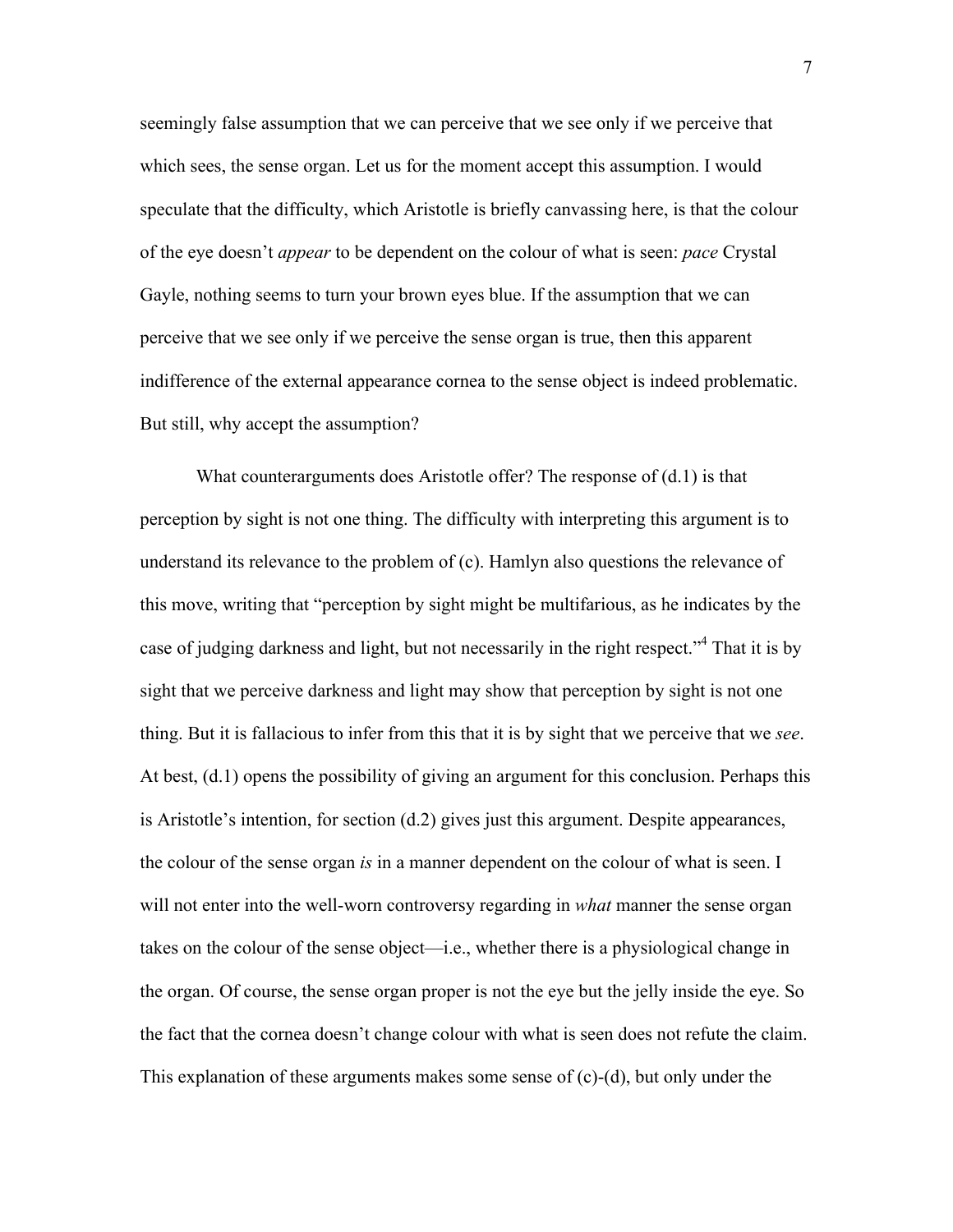seemingly false assumption that we can perceive that we see only if we perceive that which sees, the sense organ. So we have yet to clarify any section of the passage.

These difficulties of reading the passage arise from a mistaken interpretation of Aristotle's view of perceiving that we see and hear. A natural interpretation of Aristotle's view is that perceiving that we see and hear is a *special case* of perception—as though, in addition to cases of normal perception such as seeing and hearing, we sometimes cognize that we are seeing and hearing; and Aristotle is making the claim that such cognition is also a kind of perception. I'll defend an alternative interpretation of Aristotle's claim. Perceiving that we see and hear is not a special case of perception but is rather a necessary condition for any ordinary perception whatsoever. In what follows, I'll rehearse two arguments supporting this alternative interpretation: first, that it makes better sense of the place of the argument of our passage, 425b12-25, within the line of argument from *De An.* 2.12 to the end of 3.2; and second, that the interpretation resolves certain difficulties of interpreting the argument in 425b12-25.

If Aristotle's view was that perceiving that we see and hear is a special case of perception, then the first half of *De An*. 3.2 (425b12-26a26) would be nothing more than an aside without relation to the discussions that precede or follow it. On the other hand, taking Aristotle's view to be that perceiving that we see and hear is a necessary condition for perception fits this section within a continuous line of argument from 2.12 to the end of 3.2. The argument prior to 2.12 presents a partial account of perception as a continuous affection linking sense object with sense organ by means of a sense medium (*metaxu*: literally, a continuity). What the coloured object excites, for example, is neither the sensitive faculty nor the sense organ directly but is rather the medium of sight, the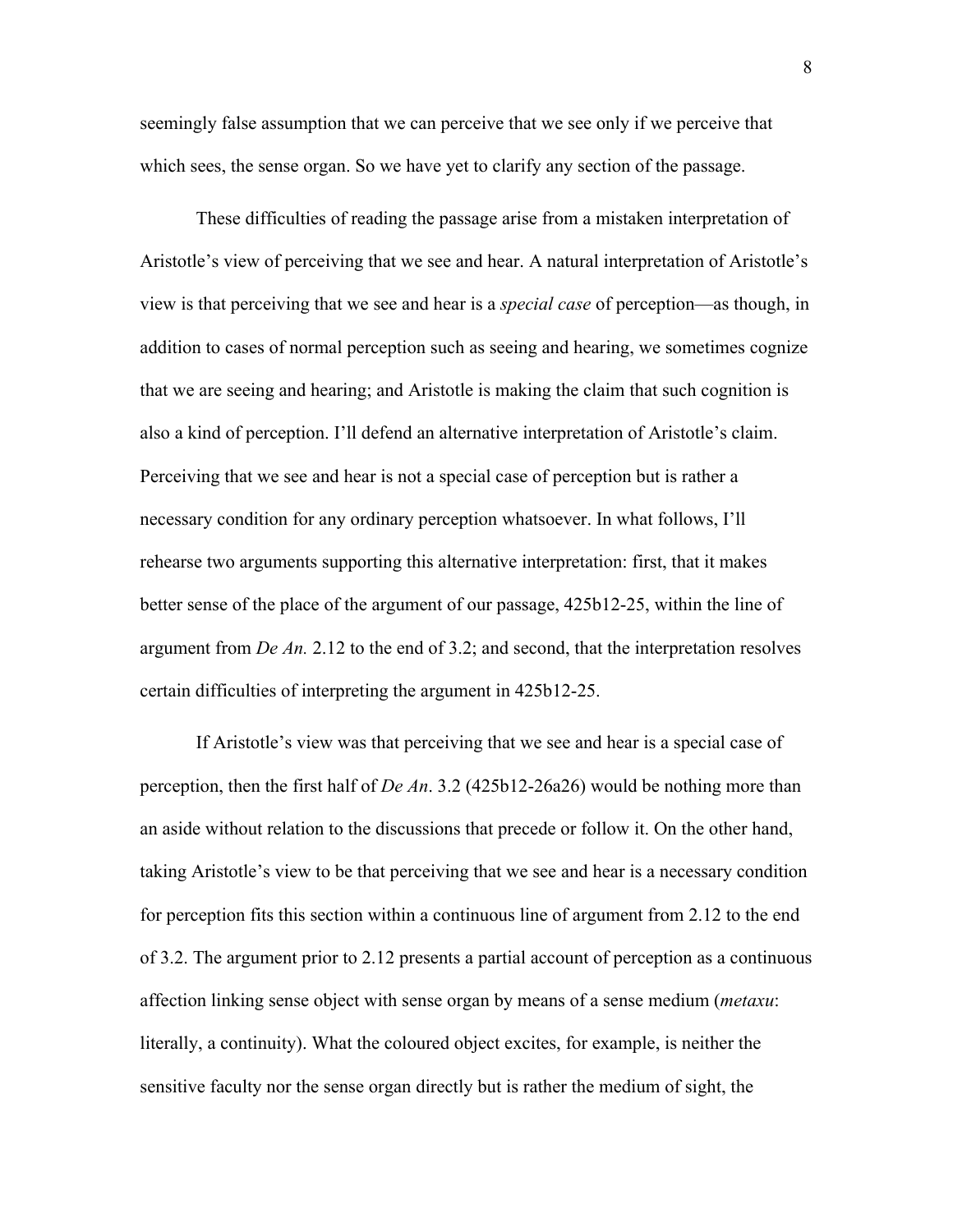transparent. It is this, the continuous transparent, which, excited by the sense object, in turn excites the sense organ. So sight takes place through an affection of the sensitive faculty not by the coloured object itself but by a medium. And of course, it is not just the distal senses which require a medium: at 2.11, Aristotle argues that flesh is the medium, not the organ, of touch.

*De An*. 2.12 then raises the question, why does the media of perception not itself perceive? The media would perceive if being affected in a certain way were a sufficient condition for perception. For both the media and the sense organ are excited or affected in similar ways. The question, posed at 424b16-17, is: "What then is smelling, besides a sort of suffering or being acted upon?" I take it that this question is not rhetorical. That is, Aristotle's claim is not that smelling is just a sort of suffering or being acting upon. Rather, the preceding discussion has shown that being affected in a certain way is a necessary but insufficient condition for perception. The question now at hand is: what else is required to provide a sufficient condition for perception?

At 425b12, Aristotle turns suddenly to the topic of perceiving that we see and hear. He doesn't explicitly state the claim that this higher-order perception is the additional component required for perception. The argument of 425b12-25 does not defend this thesis but addresses a question that *subsequently* arises: is such perception the office of a special faculty? So, unless he is simply abandoning his earlier question, he must believe that he has tacitly answered the earlier question. I take it then that Aristotle believes that his earlier question has been answered by turning to the topic of perceiving that we see and hear. If so, then this higher-order perception is not a special case of perception but rather is a necessary condition for any perception.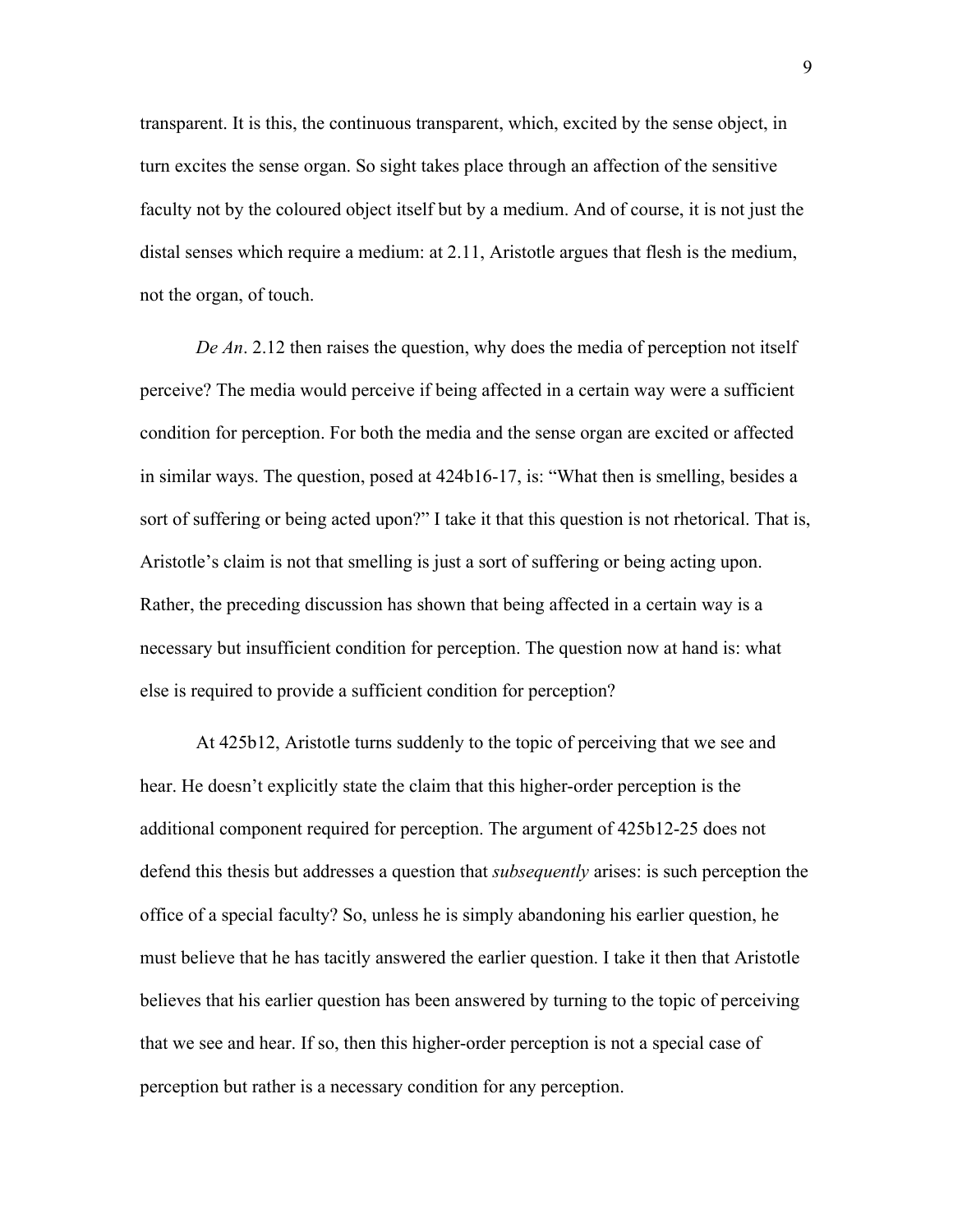Now, what is the activity which is perceiving that we see and hear? Kosman holds that perceiving that we see and hear is, in Aristotle, what he calls 'apperceptive awareness'. Kosman writes that "to perceive ... is not simply to be affected but to *perceive that one is affected*."<sup>5</sup> Perception is thus "affection of which the living organism is *conscious*." One way of cashing out this suggestion is as follows. Perceiving that we see and hear is a turning of one's attention to the affection of the sense organs. What I mean by *attention* here is a prosaic and common phenomenon. We can, for example, attend to some item in our visual field while ignoring other items; when we suddenly notice what was previously unnoticed, it often comes as something of a surprise. Compare suddenly noticing background noise. Our sense organs are certainly affected by all items in our visual or aural fields. But if we do not attend to an item, we do not, properly speaking, perceive it—in some moderately robust but not uncommon sense of 'perceive'.<sup>6</sup> Notice that conscious attention is a necessary condition for perception, in this moderately robust sense of perception. And, as we've seen, perceiving that we see and hear is for Aristotle a necessary condition for any perception whatsoever. Although this falls short of showing that conscious attention is Aristotle's intended notion when he speaks of perceiving that we see and hear, it does give us some reason to take this interpretation.

If perceiving that we see and hear is a kind of consciousness, then it resembles the contemporary view of consciousness as a higher-order perception.<sup>7</sup> Under this view, phenomenally conscious experience requires the subject's *awareness* of a state; and such awareness consists in the subject *representing* that state itself. Aristotle's use of indirect discourse, the 'that'-clause, suggests that he views perceiving that we see and hear as an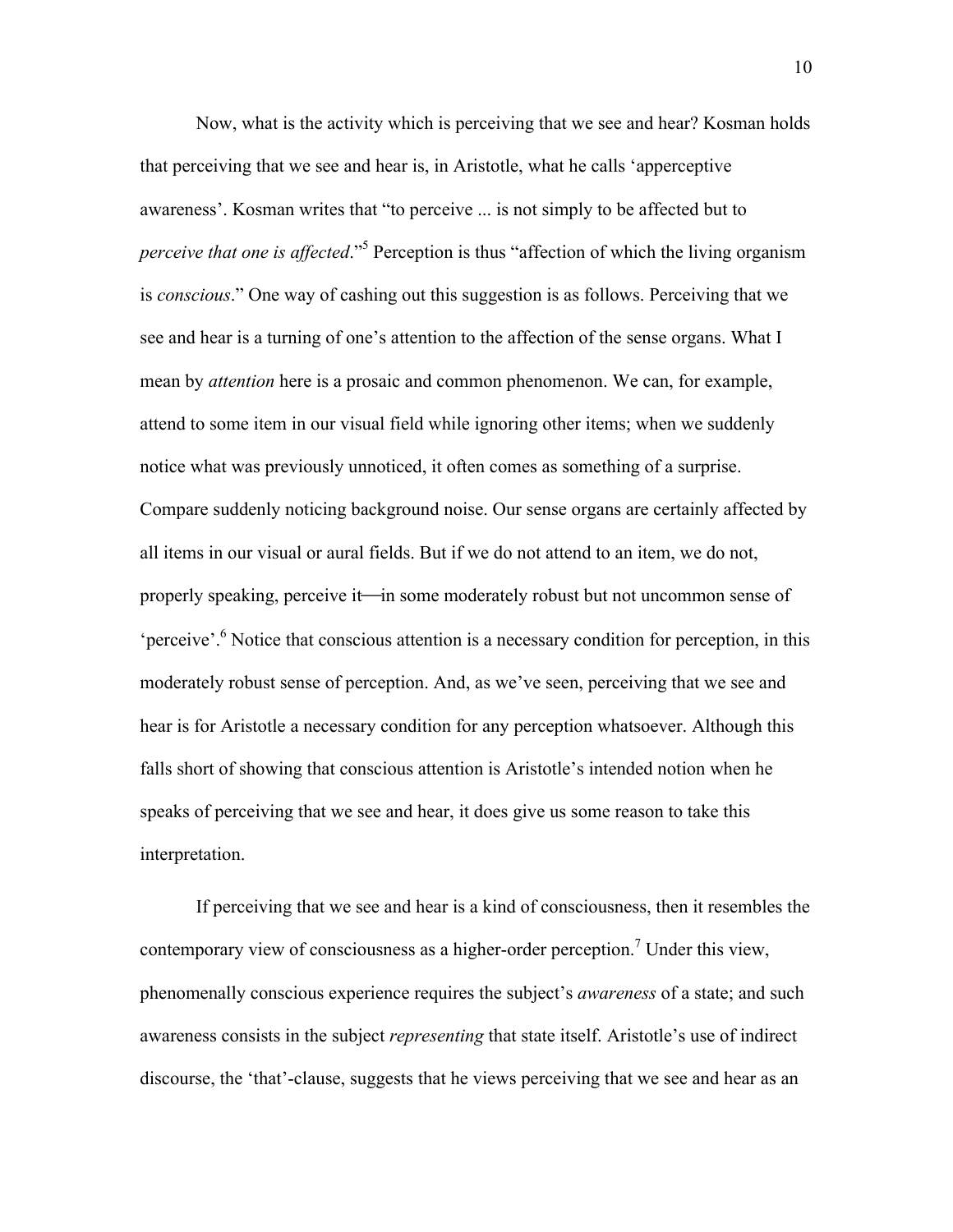awareness of a representation of the subject's own state. The contemporary debate over consciousness concerns whether consciousness is an intrinsic feature of mental states or, as a higher order perception or thought, a relational feature. Victor Caston argues that Aristotle offers an account of consciousness which cuts down the middle of this apparent dichotomy and so preserves the intuitions supporting each view while avoiding the difficulties of both.<sup>8</sup> Although a conscious state is, on Caston's reading, a higher order state, it is not a second token mental state directed at the first. Rather, it is directed at itself as well as at a perceptible quality. As a reflexive relation, a conscious state is a single act of conscious perception is a token of two types, one intrinsic and one relational.

Caston is right that we may gleam from Aristotle such a response to the contemporary debate. But there's a reason why such comparisons between Aristotle and contemporary views could mislead. (I don't claim that Caston is himself misled.) For there's no evidence that Aristotle is engaged in a debate over the nature of consciousness. His use of an embedded sentence within a 'perceives that' clause may not indicate a substantive thesis about the nature of consciousness; it may just be a way of referring to an unanalysed notion of consciousness or attention. Moreover, he never presents an account of consciousness as a rival to alternative accounts. His opponents are not intrinsic or relational theorists of consciousness. Aristotle's aim is rather to distinguish a mode of life, one special kind of motion, from the physiological changes found in the sense organs and media. His opponents are those who would offer an account of the soul without reference to the special characteristics of life. These opponents are of two kinds. There are those who see the mark of the soul as a kind of self-motion and so give an account of the soul in terms of what is originative of motion. And there are those who see the mark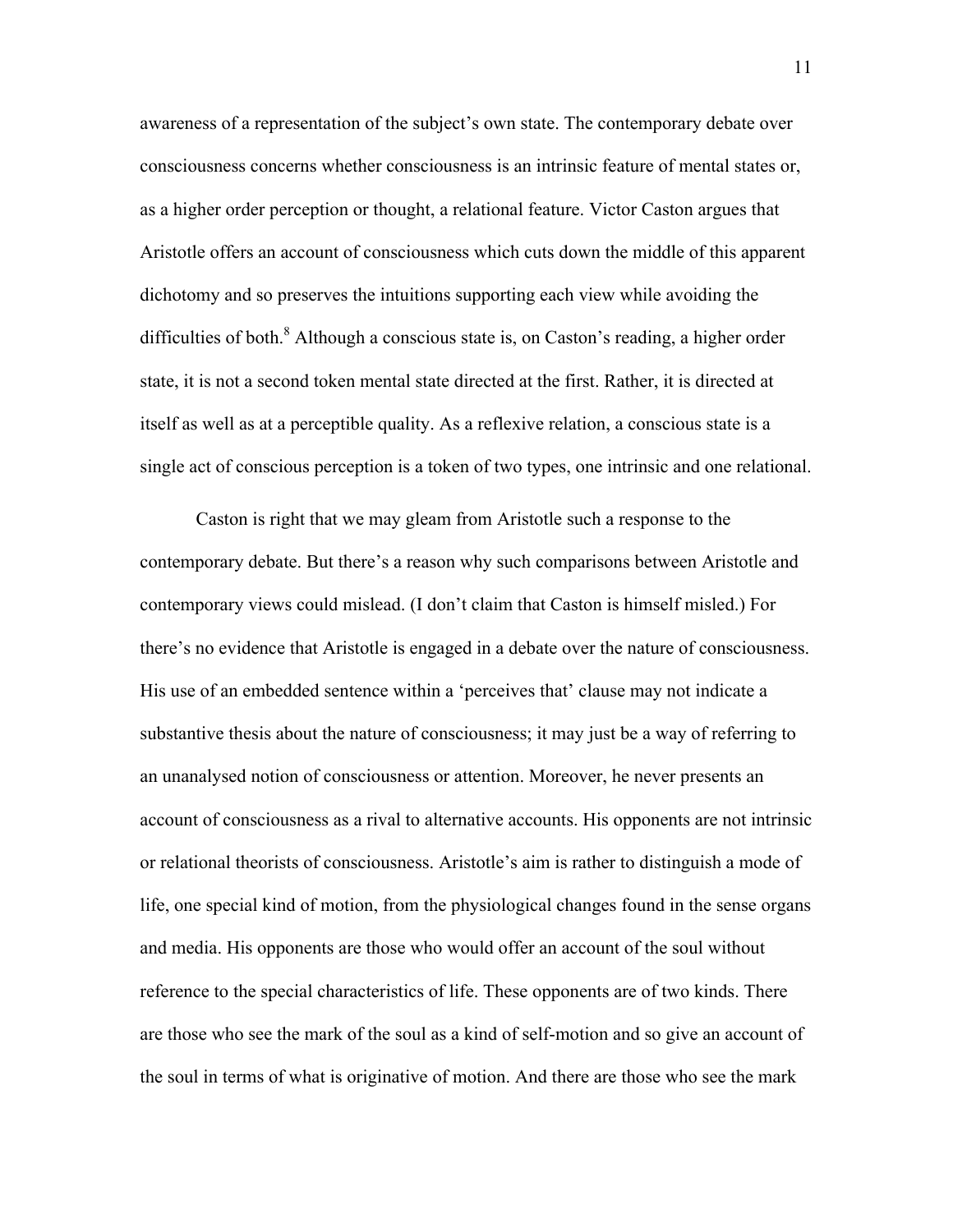of the soul that it "knows or perceives what is" and, on the guiding maxim that it takes one to know one, give an account of the soul in terms of natural principles. These views are discussed at *De An*. 1.2-5. Aristotle's appeal, at *De An*. 2.1, to the notion of life as the mark of the ensouled is offered as a fresh starting point.

Here's two other points of difference between the contemporary debate and Aristotle's purpose. First, contemporary higher-order consciousness theories are typically advocated in the spirit of naturalism. If consciousness isn't a special kind of state, but just a representation of ordinary mental states, then the phenomenon of consciousness doesn't raise a special problem for naturalist accounts of mental states. Arguably, such philosophical projects are far from Aristotle's purposes. And secondly, Aristotle's view most closely resembles a recent new approach in the debate, self-representational theories of consciousness. Such theories hold that a mental state is conscious just in case it represents itself. These theories resemble higher-order theories, with the added twist that the first-order state and the higher-order state are identical.<sup>9</sup> However, there are difficulties for self-representational theories. Is the notion of self-representation a coherent one? In what sense is representing oneself a kind of representation at all? The very notion of representation seems to involve a relation between two nonidentical relata. These difficulties arguably do not arise for Aristotle. His model of perceptual content is not one of representation but assimilation. Just as the most basic mode of life, the one which corresponds to the nutritive soul, involves the assimilation of food, so too in perception the perceiver becomes formally identical with his object.

After this aside comparing Aristotle's view of consciousness and the contemporary debate, I'll turn to the second of the two arguments I'll give supporting my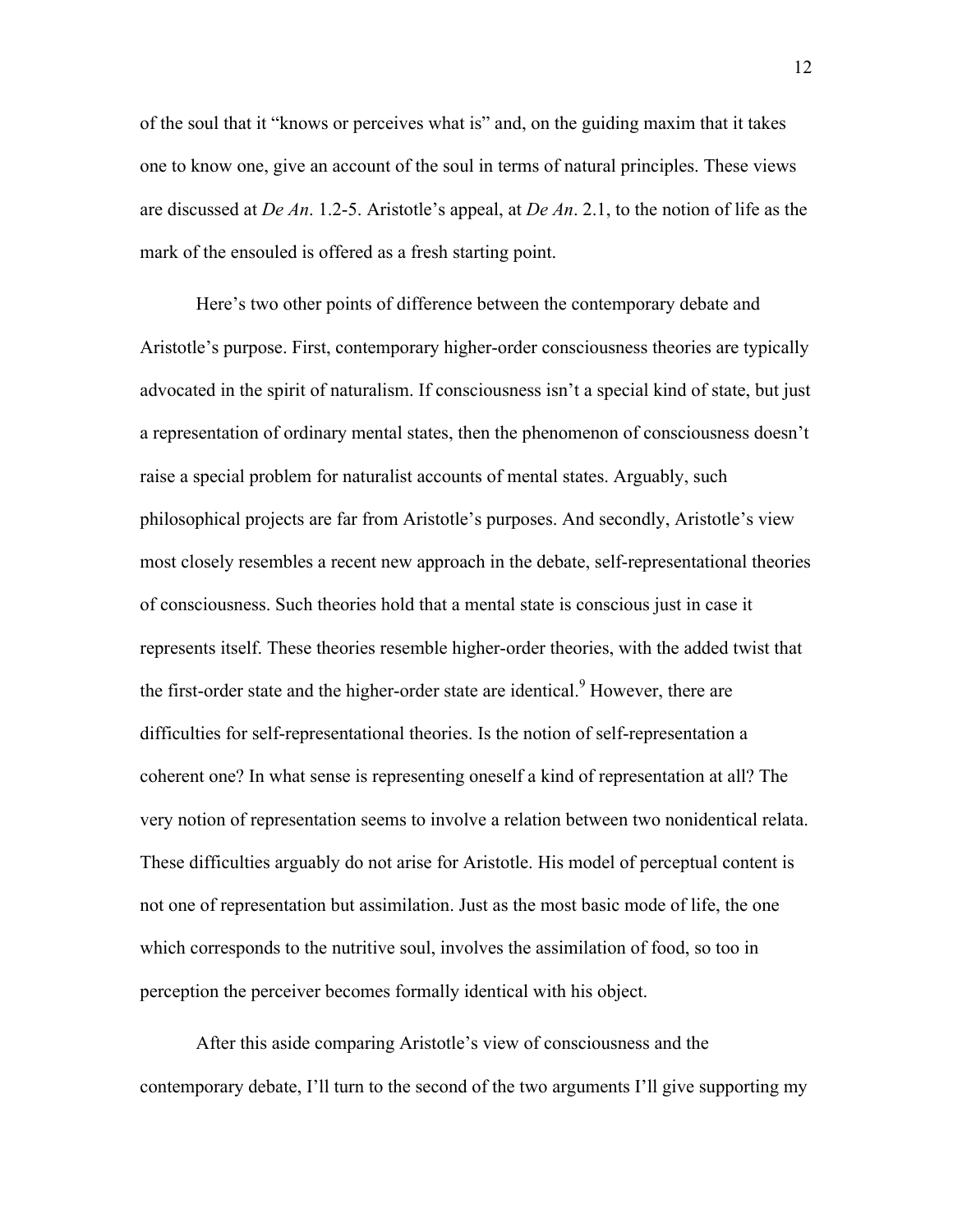interpretation. Taking Aristotle's claim that we perceive that we see and hear as an attention which is required for any perception also makes the arguments *within* 425b12- 25 intelligible. Recall that the difficulty canvassed in (b.1) rests on the assumption that whatever faculty perceives a special sense must also perceive the object of that sense. On the interpretation that perceiving that we see and hear is a special case of perception, this assumption is implausible, as I argued above. However, if perceiving that we see and hear is a kind of awareness of, or turning of one's attention towards, the affection of the sense organ caused, through the medium, by the sense object, then the assumption is plausible. For such attention might plausibly be called both a perception of the seeing, say, and a perception of the object so seen.

Next, notice that the argument of (b.2) is now not only intelligible but compelling. Our problem in understanding this passage lay in the assumption that a distinct sense could not perceive a special sense such as sight without there being a need for a further perception of this second-order perception. This assumption generated an infinite regress. For a distinct sense to perceive sight, there must be a further sense to perceive the second-order perception with a third-order perception, and so on. If perceiving that we see and hear were a special case of perception, there would be no reason to hold the assumption. But the assumption is plausible when we realize that perceiving that we see and hear is a necessary condition for any perception. Then if perceiving sight were not the office of the faculty of sight itself, there would be a further need to posit a third-order perception of the second order perception.

Thomas Johansen has recently argued that we can make sense of the regress in section (b.2) while holding that perceiving that we see is a special case of perception, a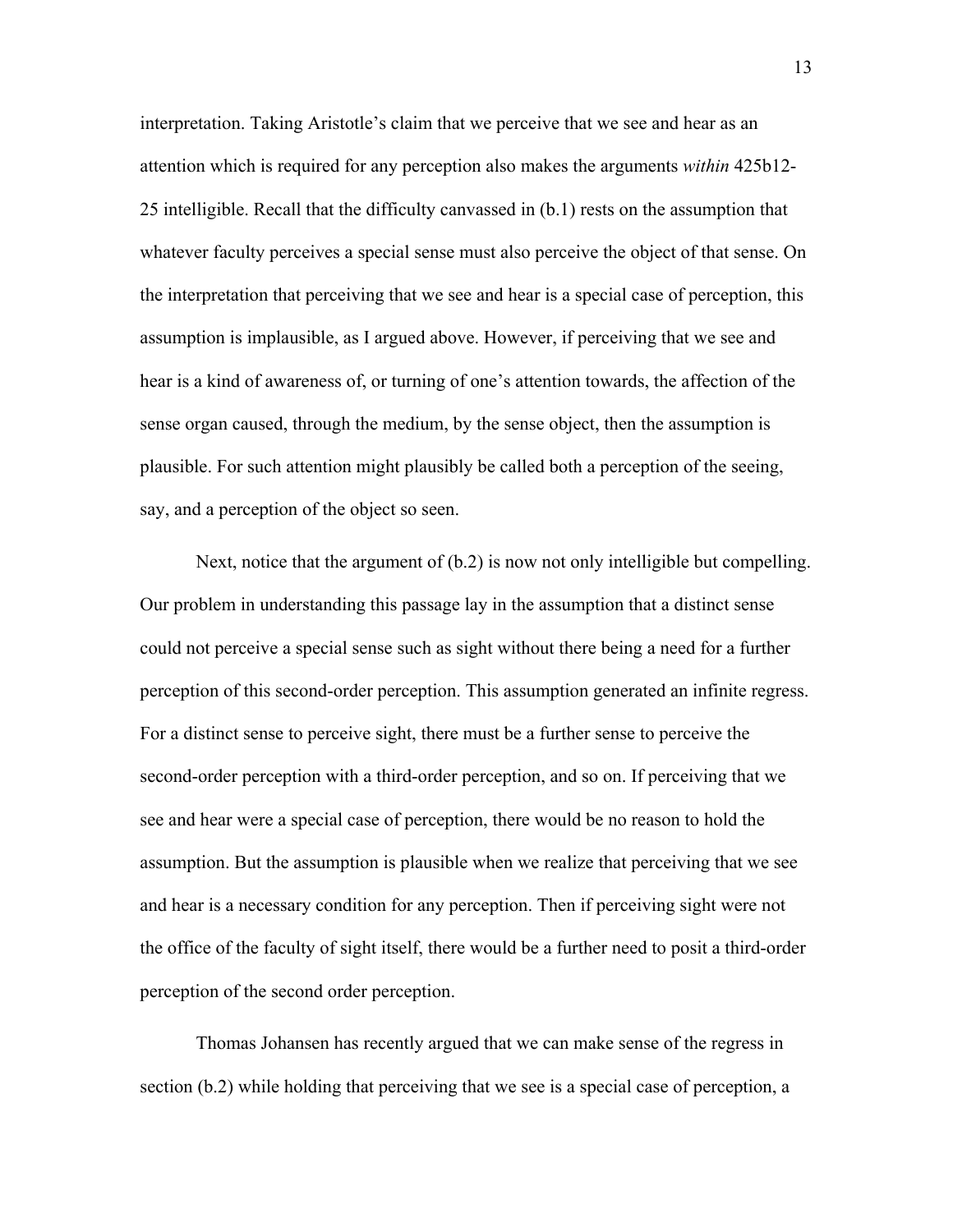reflexive self-consciousness, and so the argument of this section does not force us to hold that perceiving that we see is a necessary condition for ordinary visual perception, an account of consciousness.<sup>10</sup> Johansen is right that a kind of regress can be generated while holding that perceiving that we see is a special case of perception. For we may see; we may perceive that we see as an act of self-reflexion; we may perceive that we perceive that we perceive that we see as a further act of perception; and so on. However, such a regress is not vicious. In a vicious regress, typically, an adequate explanation of each stage of the regress depends in some way on the subsequent stage. So, since the series is unending, no stage in the series has an adequate explanation. For example, Aristotle's argument for the existence of an unmoved mover in *Physics* 8 proceeds through a vicious regress. Suppose that each moving thing is moved by a distinct moving thing. The movement of any stage is adequately explained by the movement of the subsequent stage only if that movement is itself adequately explained. The series must be unending if there is to be any motion whatsoever, and so the existence of motion shows that there is an unmoved mover. Now consider the regress of perceiving perceptions. Take any stage of the regress: my perception that I see, for example, and suppose that this is a special case of perception and not required for my seeing. Furthermore, suppose that the subsequent stage of the regress, perceiving that I perceive that I see, is also a special case of perception and not required for my perception that I perceive that I see. My perception that I see, then, doesn't require an explanation in terms of the next stage in the regress, the perception that I perceive that I see. If perceiving that we see is a special case of perception, then the regress in (b.2) is not troubling and would not constitute an argument for the conclusion that it is by sight that one perceives that they see. And, as we've just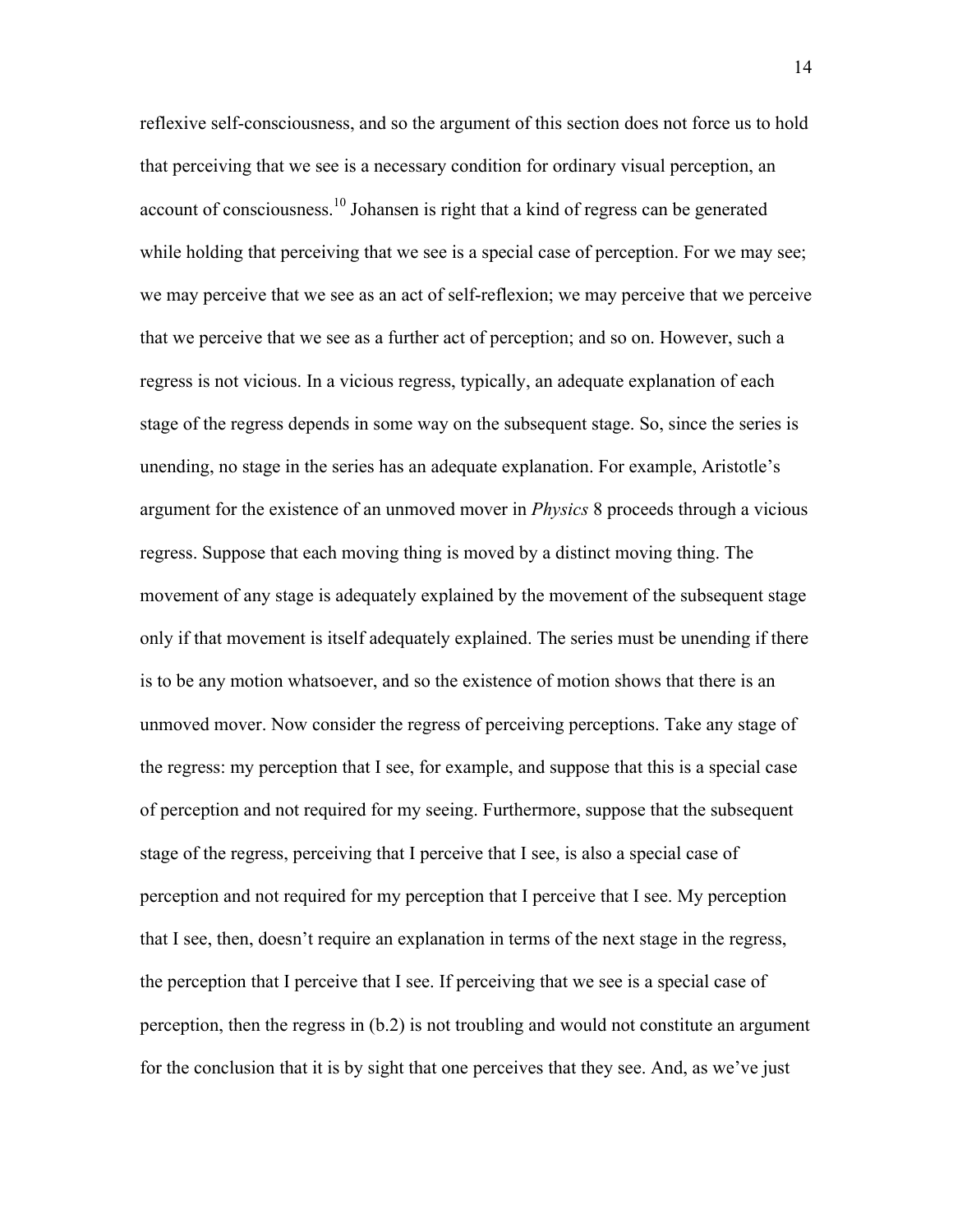seen, Aristotle is well aware of the nature of regress arguments. So Johansen's observation that we can describe a series of higher-order perceptions, while holding that such perceptions are special cases of perception and not necessary conditions for any ordinary perception, fails to make sense of the argument of  $(b.2)$ .<sup>11</sup>

The parts of the passage I labeled (a) and (c) are also clearer. First, recall that if Aristotle's claim were that perceiving that we see and hear is a special kind of perception, it would be entirely unclear why Aristotle would describe such cognition as a kind of perception at all: for the object of such awareness would not be a sensible object, an *aistheton*, but an activity, an *aisthanesthai*. The awkwardness of this terminology dissipates if we view perceiving that we see and hear as a necessary condition for perception. And not only is it now natural to call this kind of cognition "perception," but to do so does not commit us to the thesis that the objects of such perception are truth bearers. Recall, the problem here is that the expression, "perceive that (*hoti*) I see and hear," used at 425b12, perhaps suggests that the objects of such perception are truth bearers. But if perceiving that we see and hear is simply a turning of one's attention to the affection of the sense organs, then no combination of propositional components is entailed by the activity. Moreover, Aristotle sometimes uses expressions which do not employ 'that'-clauses. At 425b15-16, for example, he calls this kind of cognition a perceiving of sight (*he tes opseos aisthesis*). Finally, recall that the problem canvassed at (c) rests on the assumption that perceiving that we see and hear requires that we perceive the relevant sense organ. If perceiving that we see and hear were a special case of perception, there would be no reason to hold this assumption. However, suppose instead that perceiving that we see and hear is a kind of turning of one's attention towards the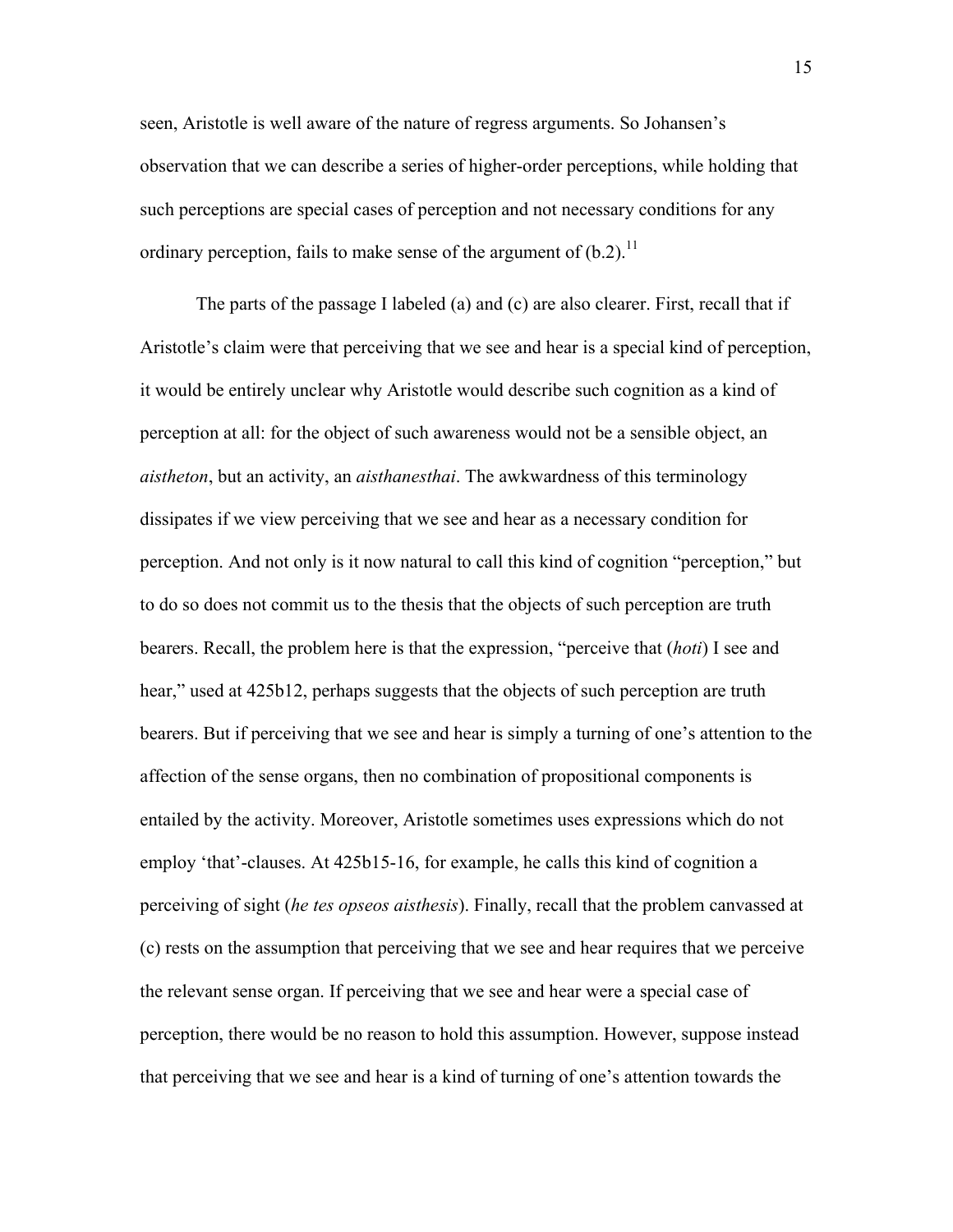affection of the sense organ by the relevant medium. Then such perception is, in some sense, a perception of the organ.

This concludes the argument that the interpretation of perceiving that we see and hear as a kind of attention provides a better reading of 425b12-25. Notice, for making sense of (b.1), we require an interpretation of perceiving that we see and hear as a kind of attention: holding the claim that perceiving that we see and hear is a necessary condition for perception, but also holding that such perceiving that we see and hear is not a kind of attention, together would not be enough to render the respective assumptions plausible. So here's the story so far. I've rehearsed an argument that viewing the perception that we see and hear as both a necessary condition of perception and as a kind of attention makes better sense of the argument of 425b12-25 and of the place of this passage within the line of argument from *De An.* 2.12 to the middle of 3.2.

## **II**

I turn to Aristotle's account of the active intellect in *De An*. 3.5. As I said in the introduction, I will be concerned in this section whether the role of the active intellect in intellection analogous to the role of perceiving that we see and hear in perception. The analogy suggests both that the activity of the active intellect is not a special case of intellection but rather a necessary condition for any intellection; and that this activity is a turning of one's attention to the intelligible objects possessed by the potential intellect. I find these theses attractive for the simplicity and elegance with which they account for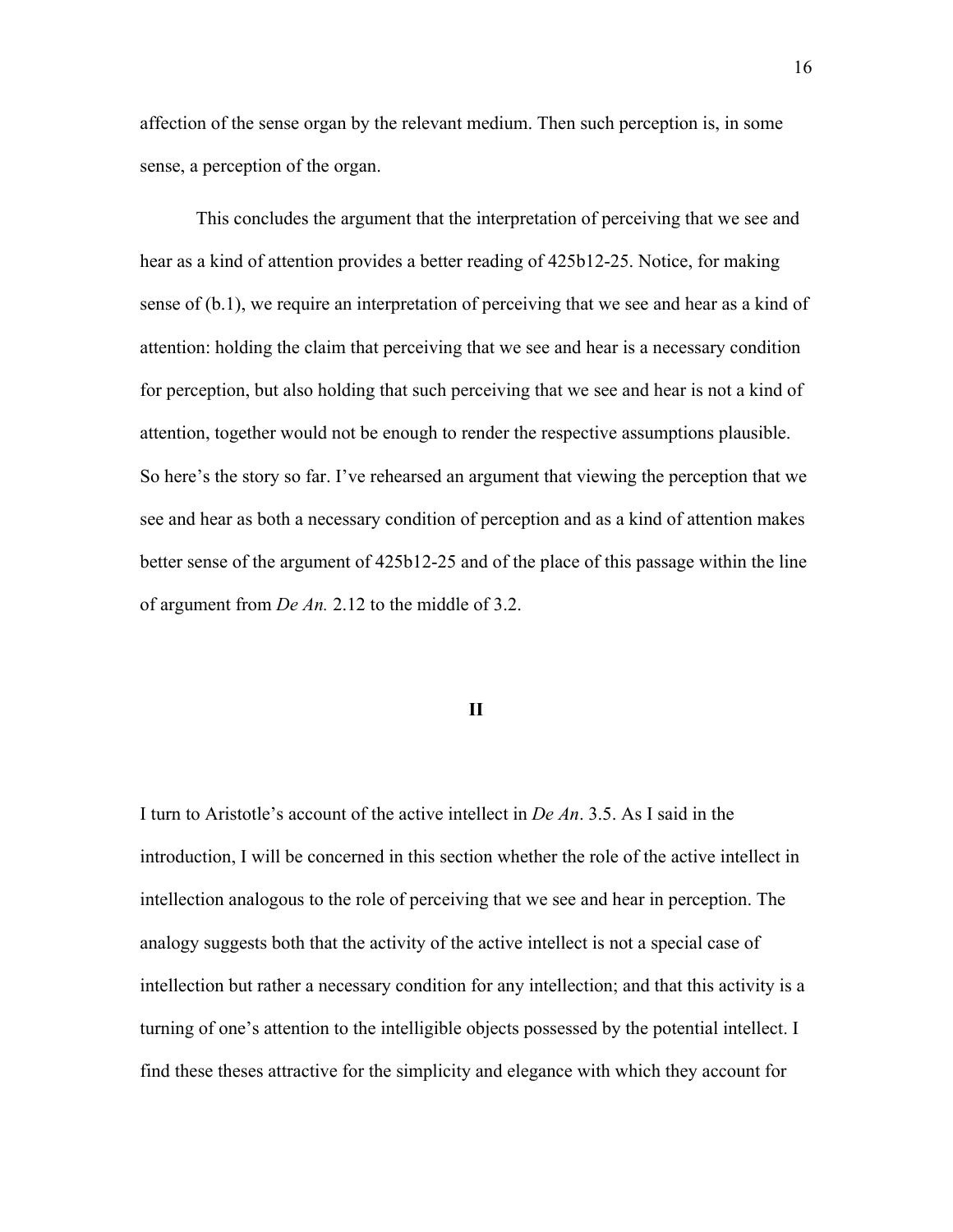what little textual data *De An*. 3.5 and 3.8 gives us. Moreover, they portray Aristotle as giving a reasonable, if sketchy, account of concept acquisition and employment. But they are controversial claims. So we need to go carefully through this material.

Aristotle introduces a distinction between the so-called potential intellect, by which the mind can become all things, and the so-called agent or active intellect, by which the mind can make all things, at *De An*. 3.5 (430a10-17).

But since, as in the whole of nature, to something which serves as matter for each kind (and this is potentially all the members of the kind) there corresponds something else which is the cause or agent because it makes them all, the two being related to one another as art to its material, of necessity these differences must be found also in the soul. And to the one intellect, which answers to this description because it becomes all things, corresponds the other because it makes all things, like a sort of definite quality such as light. For in a manner light, too, converts colours which are potential into actual colours.

There is a danger of misinterpretation here which is analogous with the misinterpretation I warned the reader against in the first section of this essay. There, recall, the misinterpretation was that of viewing one's perceiving that we see and hear as a special case of perception instead of a necessary condition for perception. Here, one might view the activity of the active intellect as a special case of intellection. The view might be spelt out as follows. When in the presence of a particular substance, our intellects may enter into formal identity with the intelligible form which makes that substance the sort of thing it is: it is in this sense, according to this view, that our minds can become all things—or rather, can become all intelligible forms. But, the view would continue, in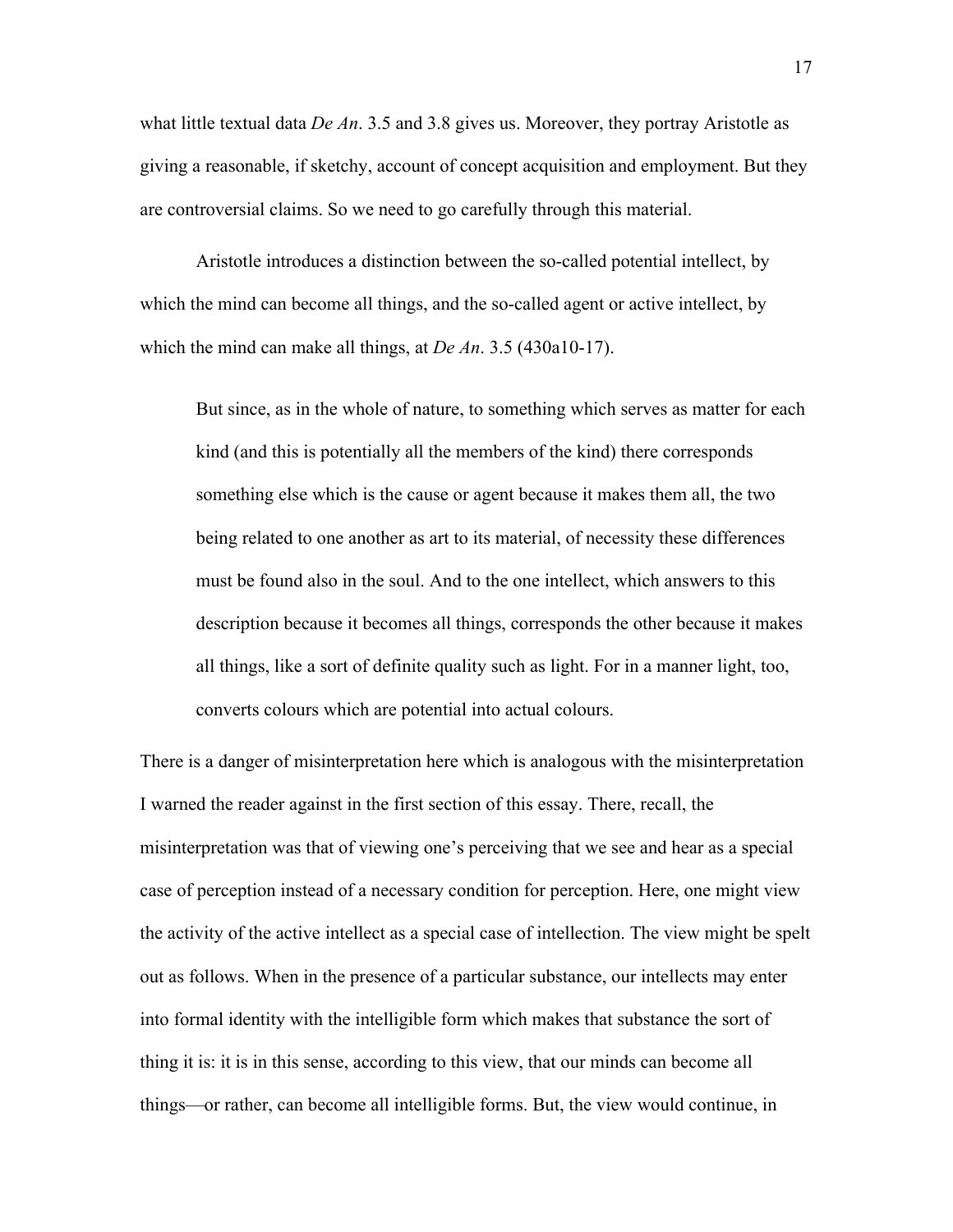addition to this cognitive ability, our intellects have the capacity to enter into formal identity with intelligible forms even in the absence of a particular substance instantiating that form: it is in this sense that our minds can make all things.

I will argue for a rival interpretation from the picture just sketched. The distinction of the intellect becoming all things and making all things is not describing two different activities both of which are thinking but is rather describing two different kinds of activities only one of which is actually thinking. In particular, I hold that Aristotle's discussion of the intellect becoming all things concerns a passage from the first potentiality to the first actuality of intellection; the discussion of the intellect making all things concerns the passage from the second potentiality to the second actuality of intellection. This will suggest that the relation holding between the active and the passive intellect is analogous to the relation holding between the perception that we perceive and the special senses. For, just as the perception that we perceive is not a special case of perception but is rather a necessary condition for any actual perception, so too the activity of the active intellect is not a special case of intellection but is rather a necessary condition for any actual thought.

Aristotle has a tripartite division of stages of actualization. One may have the potential to acquire a capacity; this is a first potentiality. One may, having actualized this potential, possess a capacity; this is a first actuality (also called a second potentiality<sup>12</sup>). One may exercise this capacity; this is a second actuality. Aristotle's favorite illustration of these distinctions is the acquisition, possession and exercise of knowledge. For example, a child is born with the first potentiality to learn a language; in passing from first potentiality to first actuality, the child, being instructed, acquires the linguistic skills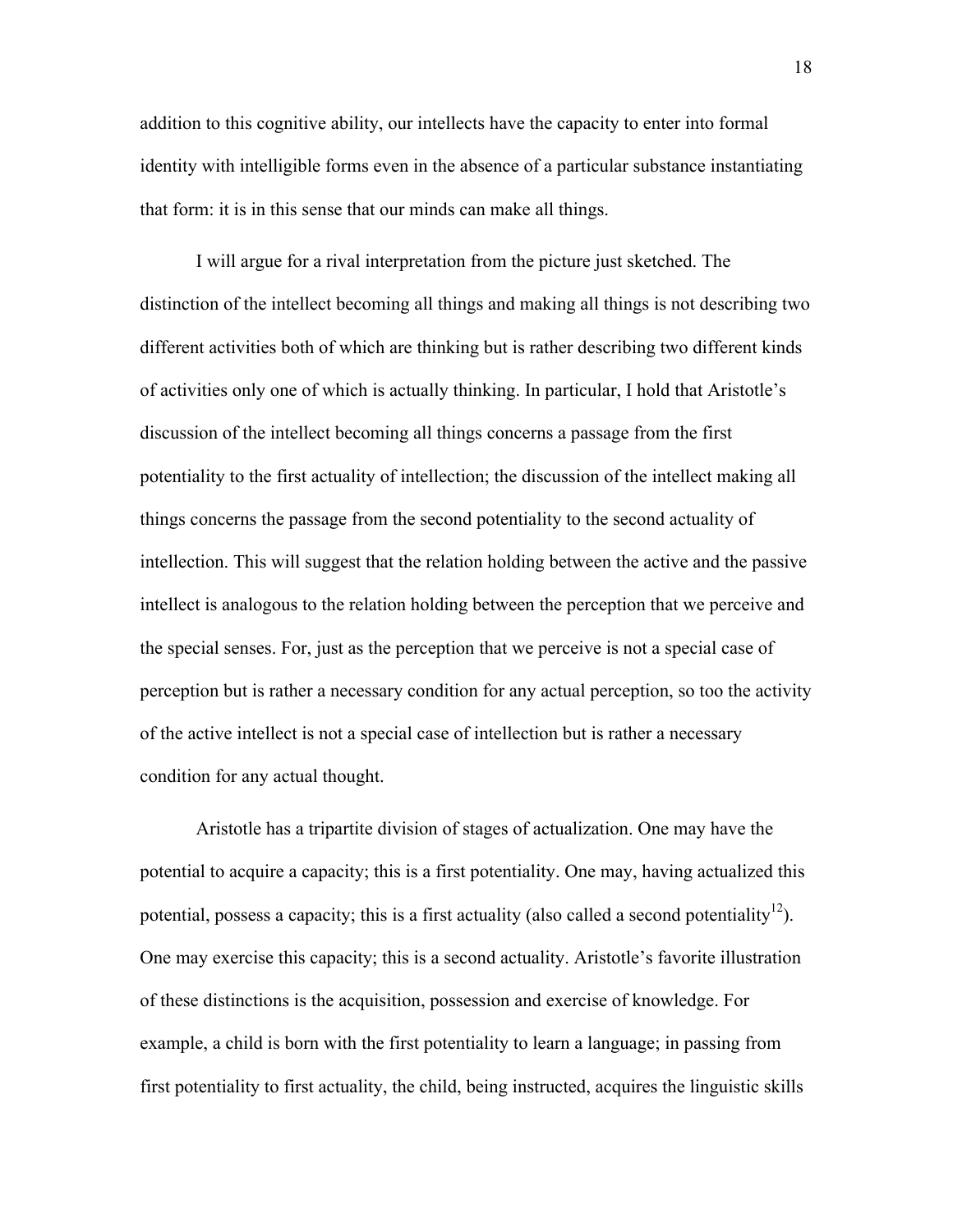required to be a competent speaker of that language; in passing from first actuality to second actuality, the competent speaker employs these skills—she speaks (or understands the speech of another).

The first passage, from first potentiality to first actuality, is a kind of alteration (*alloiosis*) and, in the case of the acquisition of knowledge, requires external causation in the form of instruction. More fully explicating this distinction among potentiality and actualities, with respect to perception, will require a brief excursus into Aristotle's discussion, in *De An*. 2.5, of the question, why there is no sensation of the senses themselves? That is, why do they produce no sensation (*aisthesin*) apart from external sensible objects? The answer is that the external stimulation of the sense organs is a necessary condition for perception or, more precisely, the passage from the first actuality of perception, the *aisthetikon*, to the second actuality of perception, *aisthanesthai*. The second passage, from first actuality to second actuality, is not an alteration and, in the case of the exercise of knowledge, does not require external stimulation. It is tempting to say that the passage from first actuality to second actuality, in the case of perception, also does not require external stimulation but this is a disanalogy with the case of knowledge. Although the passage from first actuality to second actuality does not generally require external stimulation, in the case of perception this is required. I take it that this is part of the argumentative purpose of 2.5: external stimulation of the sense organs is a necessary condition of perception *despite* it being a passage from first actuality to second actuality; otherwise, there would be sensation of the senses themselves.

With this set-up in the background, I'll now argue that the description of the intellect becoming all things in *De An*. 3.4 describes the passage from first potentiality to

19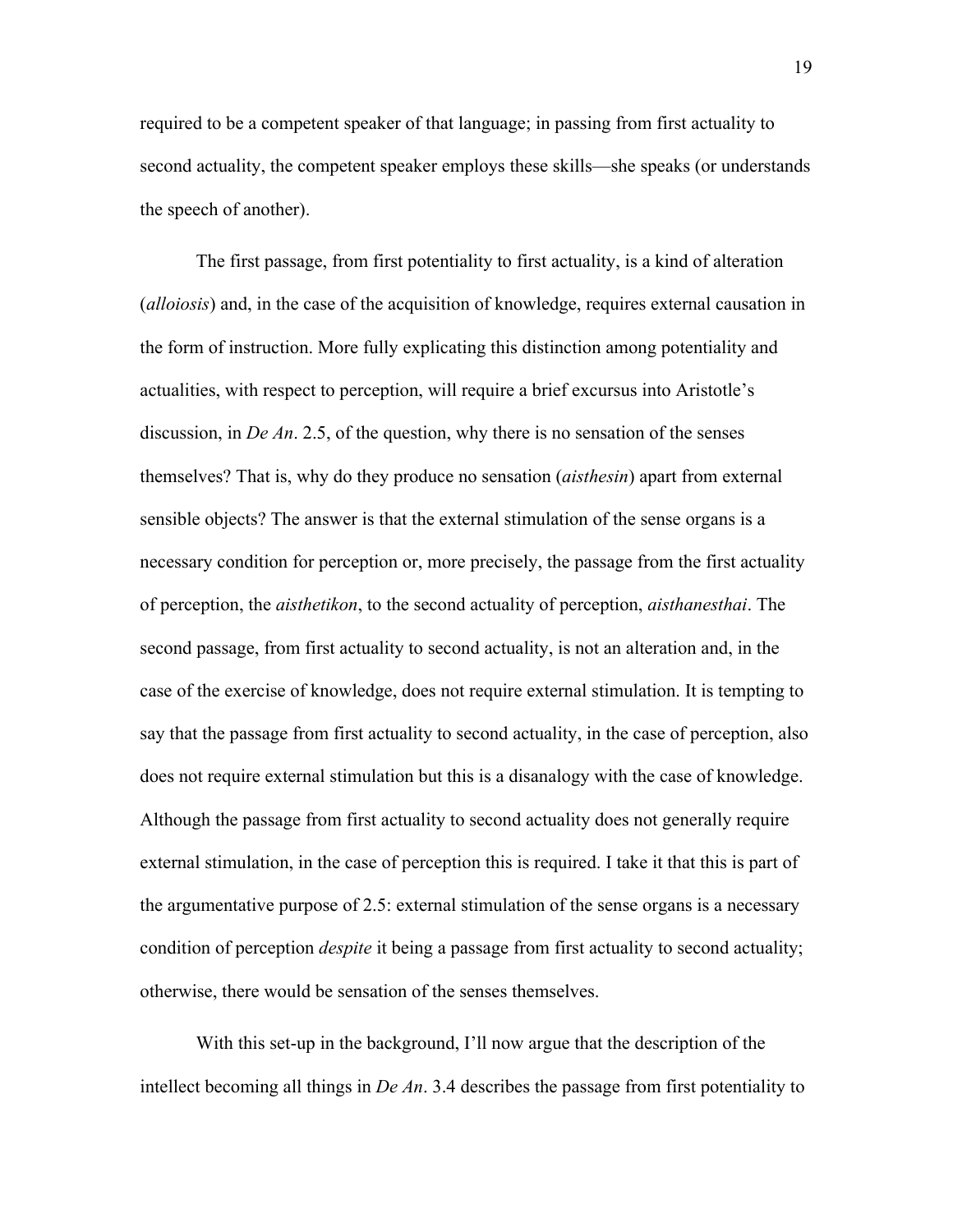first actuality. Thus this, the actuality of the so-called potential intellect, is a necessary precondition for thinking but is also an insufficient condition for thinking. Then I will argue that the description of the intellect as making all things in *De An*. 3.5 describes the passage from first to second actuality.

*De An*. 3.4 (429a18-24) opens with a description of the first potentiality of intellect as a kind of pure capacity.

The mind ... since it thinks all things, must needs, in the words of Anaxagoras, be unmixed with any, if it is to rule, that is, to know. For by intruding its own form it hinders and obstructs that which is alien to it; hence it has no other nature than this, that it is a *capacity*. Thus, then, the part of the soul which we call intellect ... is nothing at all actually before it *thinks*. [Italics mine]

The notion of capacity employed here is capacity in the sense of first potentiality; and the notion of thinking here is the second potentiality or first actuality of the intellect. This is made clearer later in the chapter, at 429b5-9, where explicit reference is made to Aristotle's example of second potentiality as the possession of knowledge.

[W]hen the intellect has thus become everything in the sense in which one who actually is a scholar is said to be so (which happens so soon as he can exercise his power of himself), even then it is still in one sense but a capacity: not, however, a capacity in the same sense as before it learned or discovered.

Clearly, Aristotle is describing, in his description of the intellect becoming everything, a passage from first potentiality to second potentiality.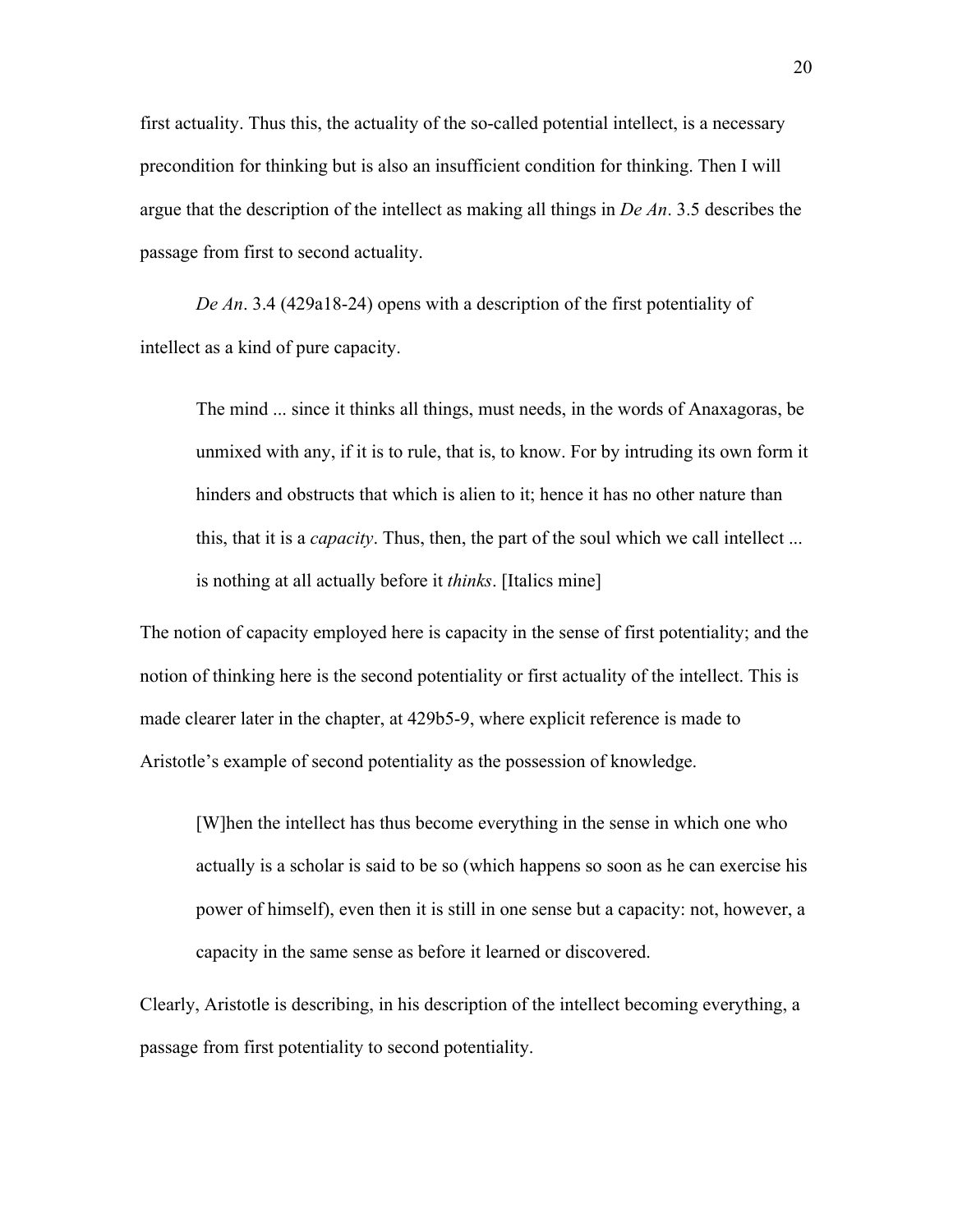I turn to the passage from the second potentiality to the second actuality of intellect. Now, on the view that the activity of the intellect is a special case of intellection, the discussion of the active intellect in 3.5 is an aside without relation to what precedes it. Viewing the activity of the active intellect as a necessary condition for thinking, however, places the discussion in 3.5 within a continuous line of argument. I have noted that *De An*. 3.4 describes an intellect which becomes all things. The question arises, once the intellect has become all things, why does the intellect not always think all things? That is to say, the sense in which the intellect becomes all things describes a necessary but insufficient condition for thinking: if the account in 3.4 were describing a sufficient condition for thinking, then the intellect which becomes all things always would be thinking all things. There must be another component to thinking: this is the contribution made by the active intellect.

These considerations suggest that the activity of the active intellect is a necessary condition for the second actuality of intellection.<sup>13</sup> What is this required activity of the active intellect? The analogy between perception and thought, which Aristotle often draws, is suggestive. Is the activity of the intellect a kind of attention or consciousness?<sup>14</sup> On this picture, the thinker acquires the capacity to entertain a particular object of thought through the process of concept acquisition described in *De An*. 3.4. However, to possess object of thought in this manner is not to be continuously thinking. Just as we may have sensible forms in our visual field, which we do not perceive until we attend to them, so too we have intelligible forms in our intellects of which we do not always think. Actual thinking happens when the thinker turns his attention to one of the intelligible forms within his conceptual resources.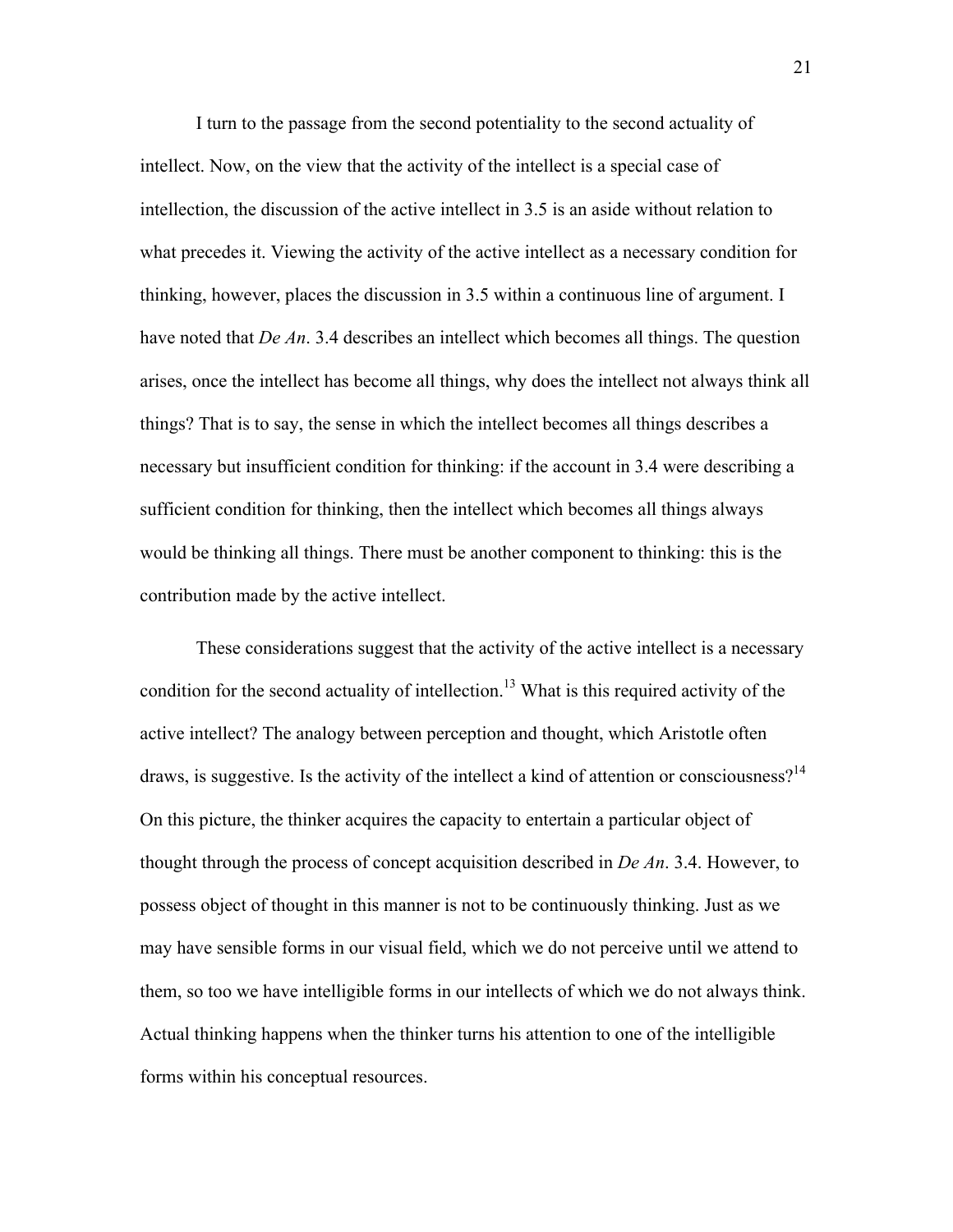In taking this line, I'm advocating what Michael Wedin calls a spring theory. According to spring theories, acquired thoughts are housed in the passive intellect as things possessed with a second potential status; they are brought to second actuality and then occur in episodes of thought by the autonomous activity of the active intellect. I'll next canvass a few alternatives to this interpretation. Some scholars have held that, although there must be another necessary component to thinking so to explain intermittent human thought, this component is not a contribution made by the active intellect. Rather, according to what Wedin dubs a surge theory, the active intellect is indeed always thinking all objects of thought. The fact that human thinkers sometimes think one thing and sometimes another is to be explained not by the activity of the active intellect but by external factors which block the human thinker's awareness of certain thoughts variously. According to surge theory, the active intellect is not offered as a response to the question why the intellect is not always thinking all things. As such, on surge theory the discussion in 3.5 again unattractively seems to be an aside unrelated to what preceeds it. Moreover, the view faces serious difficulties in explaining the sense in which intellection is a life activity and so a kind of autonomous self motion. So there are these reasons to favour my proposal over surge theories.<sup>15</sup>

Some other scholars have held that the active intellect is a distinct faculty from the passive intellect, and one capable of existence *post mortem*. One item of textual evidence apparently in favour of this interpretation is Aristotle's claim at *De Anima* 3.5 that the active intellect, unlike the passive intellect, is separate. Referring to the active intellect, he writes: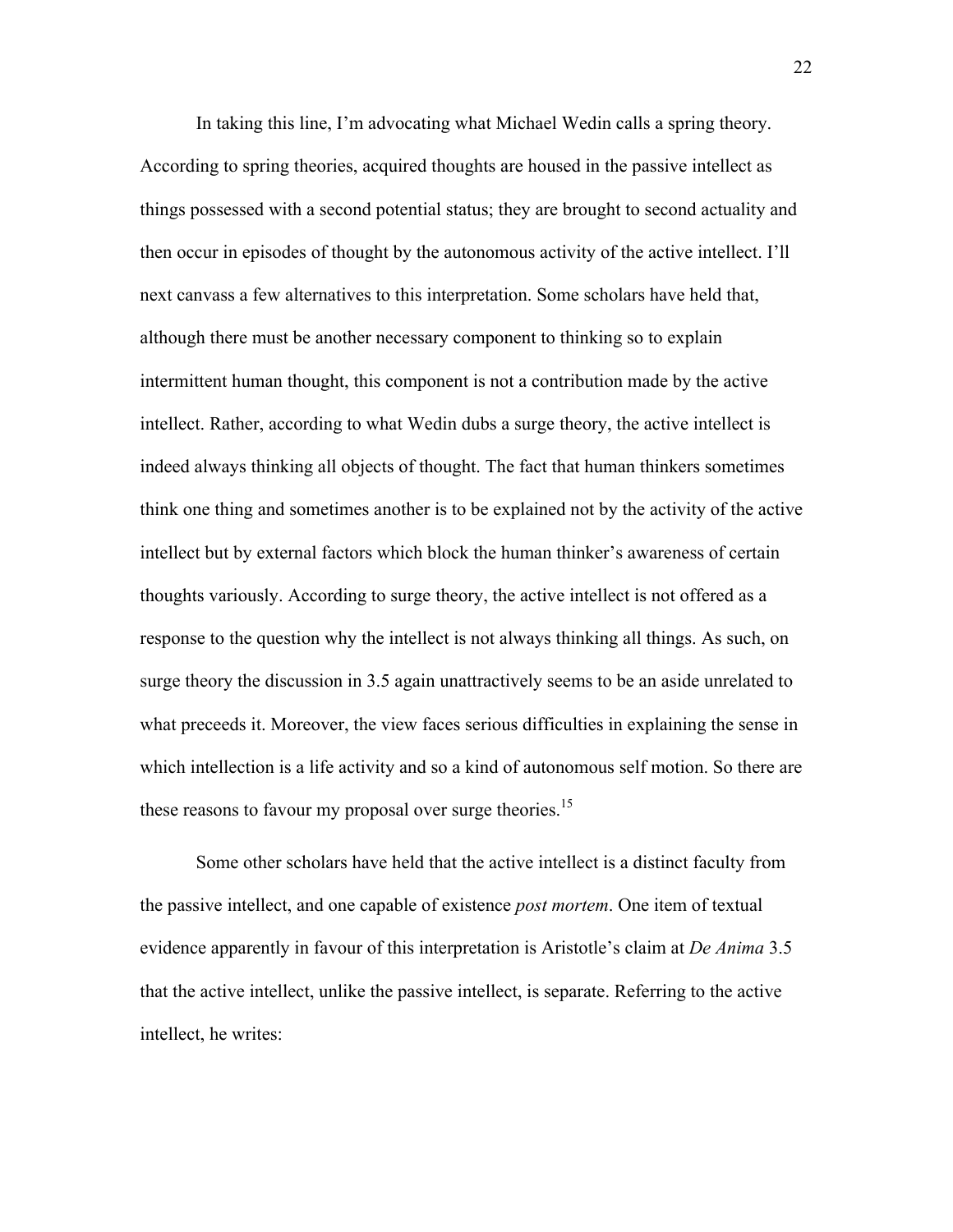And this intellect is separate, unaffected, and unmixed, being in essence activity. For that which acts is always superior to that which is affected, and the first principle to the matter. Actual knowledge is identical with its object; but potential knowledge is prior in time in the individual but not prior even in time in general; and it is not the case that it sometimes thinks and at other times not. In separation it is just what it is, and this alone is immortal and eternal. (430a17-23; my translation)

This passage has been controversial practically since it was written and I can only indicate here how an interpretation of separation terminology affects our interpretation of this passage. It is not clear even what it is from which the active intellect is separate. I hold that it is the body from which the active intellect is separate; on this interpretation, Aristotle is returning in this passage to a question he raised earlier. Aristotle begins the *De Anima* with a survey of aporia. He continues:

There is also the problem whether the attributes of the soul are all common also to that which has it or whether any are peculiar to the soul itself; for it is necessary to deal with this, though it is not easy. It appears that in most cases the soul is not affected nor does it act without the body, e.g. in being angry, being confident, wanting and perceiving in general; although thinking looks most like being peculiar to the soul. But if this too is a certain function of imagination or of a faculty which does not perform its function without the imagination, then it would not be possible even for this to perform its function without the the body. If then there is any of the functions or affections of the soul which is peculiar to it, it will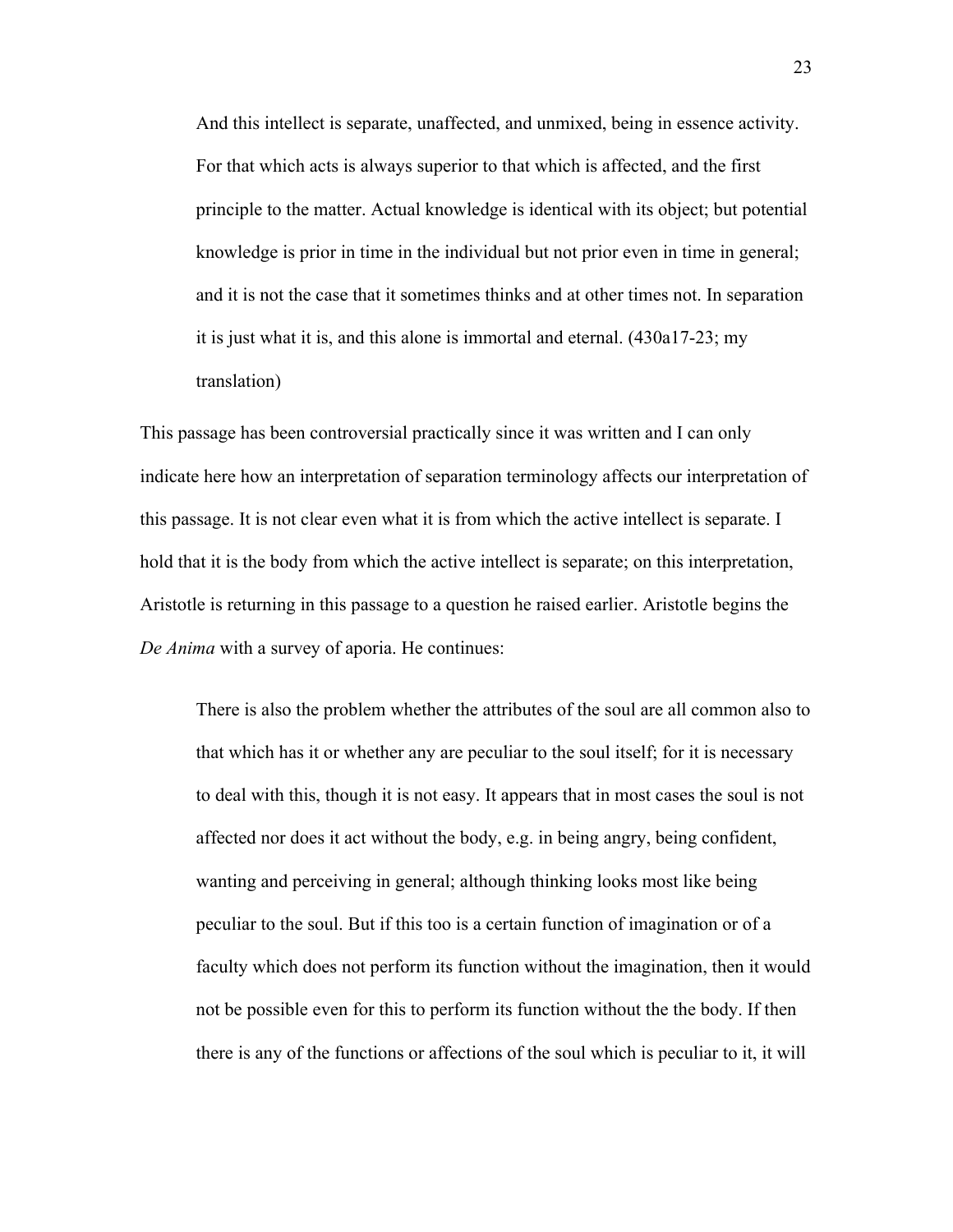be possible for it to be separated from the body. But if there is nothing peculiar to

it, it will not be separable. (403a3-12; my translation, based on Hamlyn)

Aristotle lays down here a condition for separability. Notice that he does not claim that inseparability from the body amounts to being always found with some body. Rather, what is both necessary and sufficient for the soul to be separable from the body is its having a peculiar function: that is to say, the separability of the soul or some part of the soul hinges on its having a distinctive characteristic activity. In the statement of the aporia, Aristotle mentions several activities that necessarily involve physiological changes. Although there are unstated reasons to believe that the intellect does not require such changes, Aristotle worries that the intellect is nonetheless inseparable from the body, since it does not perform its function without the imagination. Aristotle seems to hold that the intellect always employs representations, the ability to represent is the office of the imagination, and the imagination acquires the ability to entertain a given representation through perception.<sup>16</sup>

There is a standard interpretation of separation terminology in Aristotle as referring to a capacity for independent existence. Under this interpretation, the claim that the active intellect is separate from the body is the claim that the active intellect, as opposed to the passive intellect, is capable of existing independently from the body. This interpretation could lend support to the view that the active intellect will survive death; alternatively, as I'll discuss in more detail below, the interpretation could lend support to those who hold that, where the passive intellect is a human intellect, the active intellect is the divine intellect.<sup>17</sup> However, those who hold these views of the active intellect are hard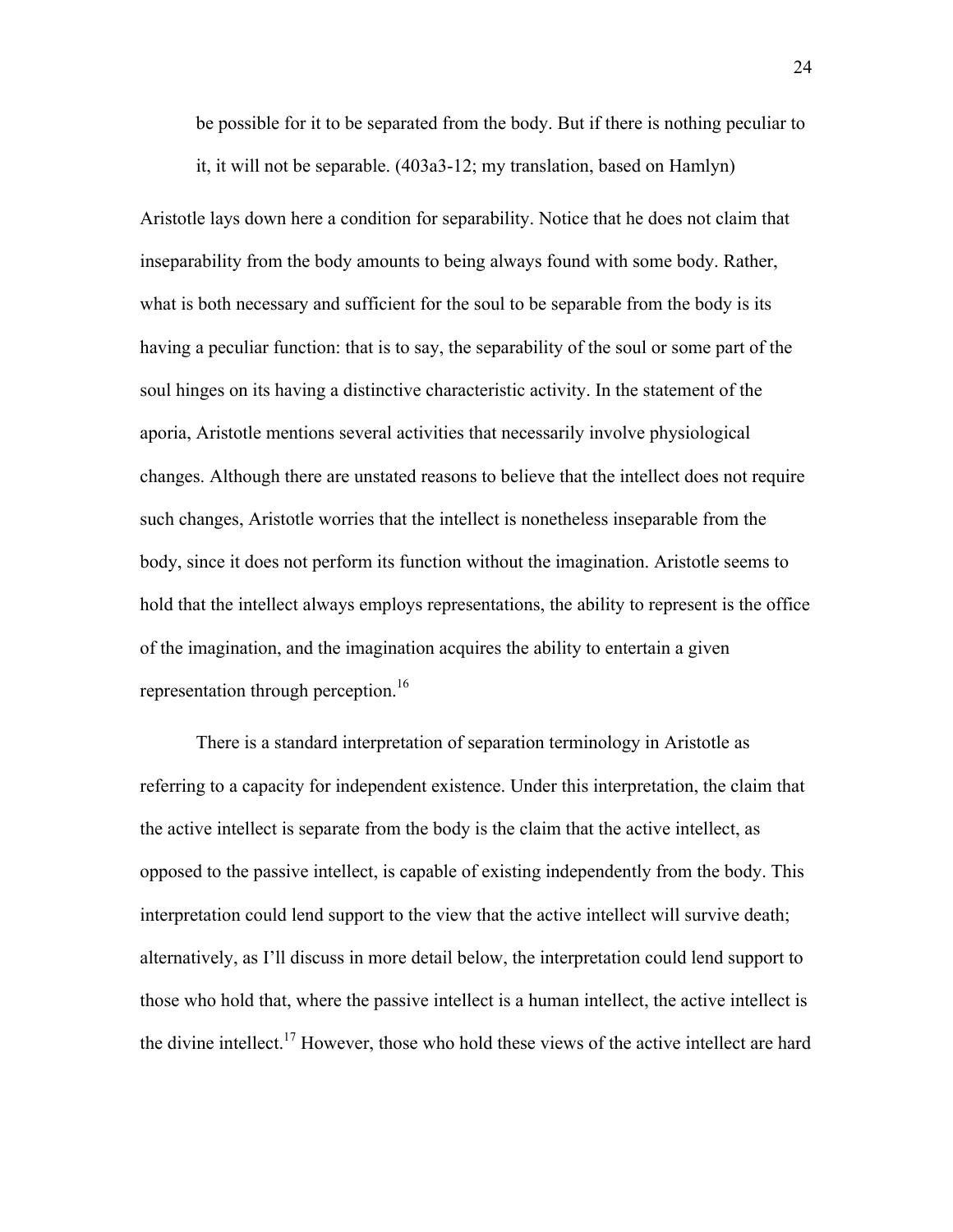pressed to explain why the separation of the active intellect follows from its activity, where the inseparability of the passive intellect follows from its passivity.

The notion of ontological independence isn't obviously equivalent to the notion of having a capacity for separate existence. A thing may have the ontological status of a being independently of standing in a tie to something else, without it being the case that the first thing can exist without the second. Consider *propria*, necessary but inessential properties. Although these properties are necessary, a substance is not a being in virtue of standing in some tie to its *propria*. So although, for example, Callias cannot exist without a *proprium* for humans—say, risibility—Callias's claim to having the ontological status of a being does not depend on his being risible. For this reason and others, there has been a growing recognition in the secondary literature of the inadequacy of the view that certain separation terminology in Aristotle refers to a capacity for independent existence; and I've argued at length myself that the notion of ontological independence in Aristotle does not concern a capacity for independent existence.<sup>18</sup> I won't rehearse this argument here; rather, I'll merely spell out its consequences for our interpretation of the active intellect.

I hold that separation terminology, when it refers to a notion of ontological independence, does not refer to a capacity for independent existence but merely to the admission of the ontological status of a being independently of that being standing in a tie to anything else. Under this interpretation of separation terminology, the claim that the active intellect is separable from the body is not the claim that the active intellect can exist apart from the body but is instead the claim that it does not depend on the body for its status as a distinct kind of thing. Since Aristotle individuates natural kinds by their

25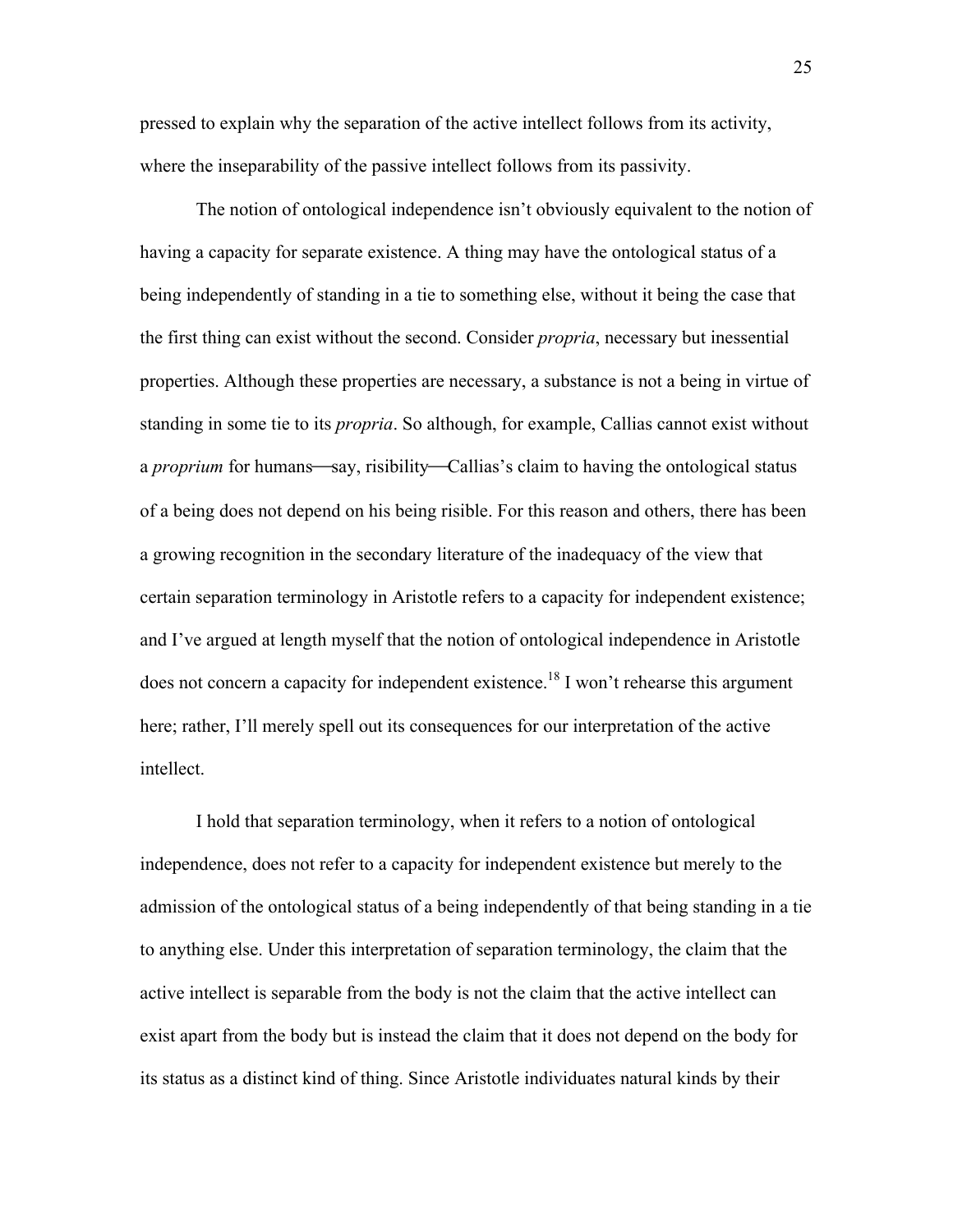characteristic activities, this is to say that the active intellect does not depend on a body for its distinctive function. Here's one way of cashing out this independence. For its passage from a first potentiality to a second, the intellect depends on the bodily sense organs so to receive the perceptual information which leads to concept acquisition. For its passage from the first actuality to the second actuality, however, the intellect does not depend on the bodily sense organs. Although concept acquisition requires a body, the further actualization of a concept, the characteristic activity of the intellect, requires only attention. Such an interpretation offers several attractions. It would explain why the separation of the active intellect follows from its activity, where the inseparability of the passive intellect follows from its passivity. And it would explain how Aristotle resolves the relevant aporia. Recall, the aporia canvassed at 403a3-12 is that there is evidence both for holding that the intellect is separate from the body and for denying it. Aristotle often resolves aporia by introducing a new distinction. My suggestion is that it is the distinction between the passive and active intellects which resolves this aporia. There is a process of concept acquisition, by which the intellect acquires a repository of forms retained as imaginative representations, and attention, by which the intellect, in attending to one of the forms among its conceptual resources, thereby engages in the activity of thought. So there is a sense in which the intellect depends upon the body and a sense in which it does not  $^{19}$ 

Let me briefly discuss a rival interpretation of separation terminology in the *De Anima*. Caston holds that it is not the body but other life faculties which is that from which the active intellect, and that the claim that the active intellect is separate is the claim that it is instantiated independently from other souls: although humans have both a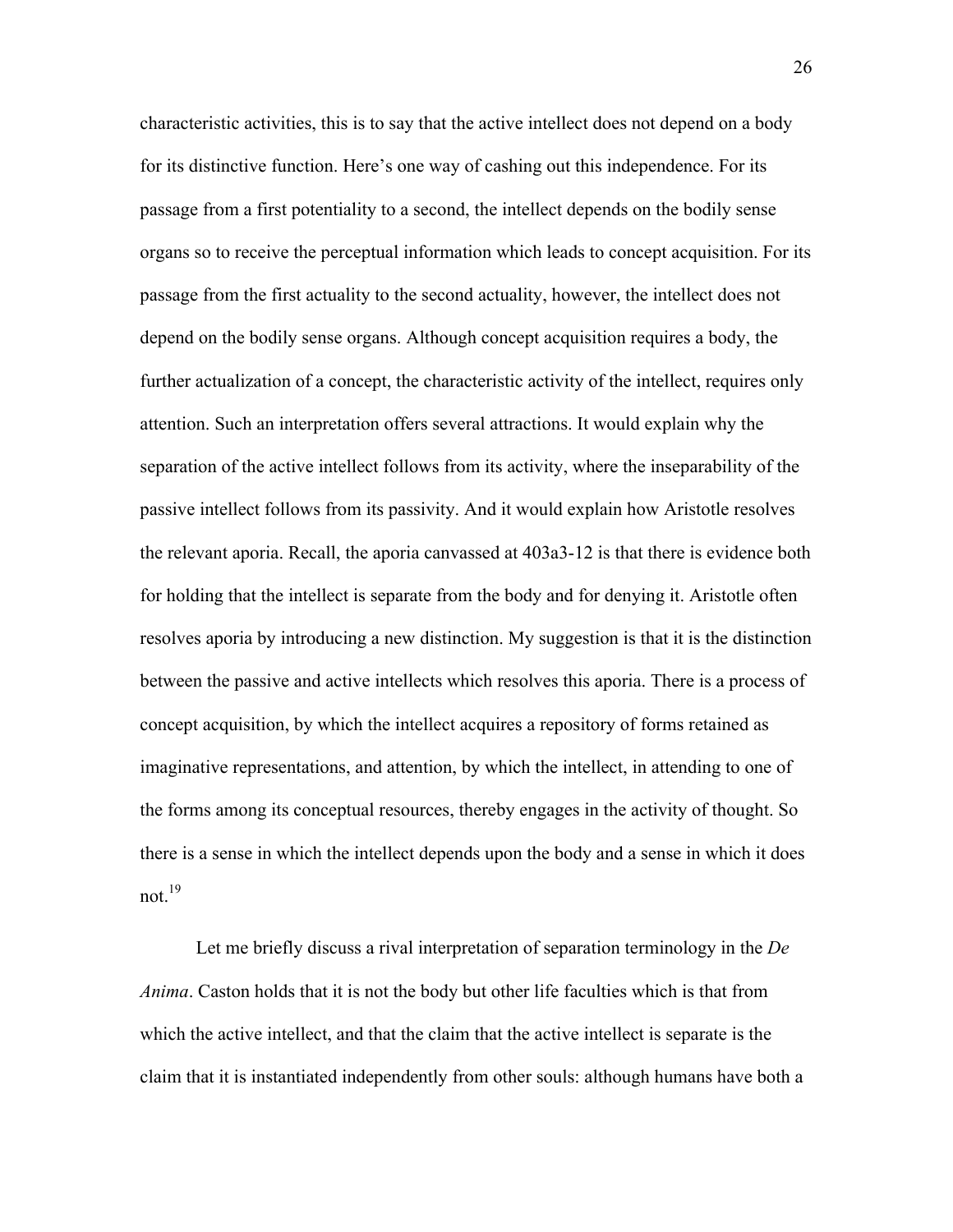sensitive and a rational soul, the divine intellect has only a rational soul.<sup>20</sup> So that from which the intellect is separate are the nutritive and sensitive souls. Of course, the nutritive soul is also separate in this sense: plants have nutritive souls while lacking sensitive and rational souls. I hold that the active intellect is separate in both senses: it is independent from the body in virtue of having a non-physiological function; and it is instantiated apart from the other life faculties. Which of these two claims is being made at 430a17 is perhaps unclear. However, the fact that the active intellect is instantiated by the divine intellect without the other life faculties, makes good sense of his characterization, at 430a23, of the active intellect as, alone among kinds of soul, eternal. I find it attractive to hold that Aristotle here is claiming merely that one instance of active intellect, the divine intellect, is eternal. He is, at least, not obviously claiming that every intellect is capable of *post mortem* existence.

On this kind of view, the active intellect is instantiated as both a human intellect and a divine intellect. According to a now less common interpretation, the passive intellect is the distinctly human intellect possessed by all humans and the active intellect is the distinctively divine intellect possessed uniquely by the thought thinking thought of the unmoved mover. The identification of the active intellect with God was advocated by Alexander of Aphrodisias. Caston has recently offered a vigorous defence of a position similar to Alexander's. $^{21}$  Caston opposes the view that the active and passive intellect are two capacities of one human faculty and identifies the active intellect with God.

However, as Caston notes, the

tradition of commentary has been unified in taking the second intellect to be a part of the causal mechanisms of thought: that is, it has generally been assumed that in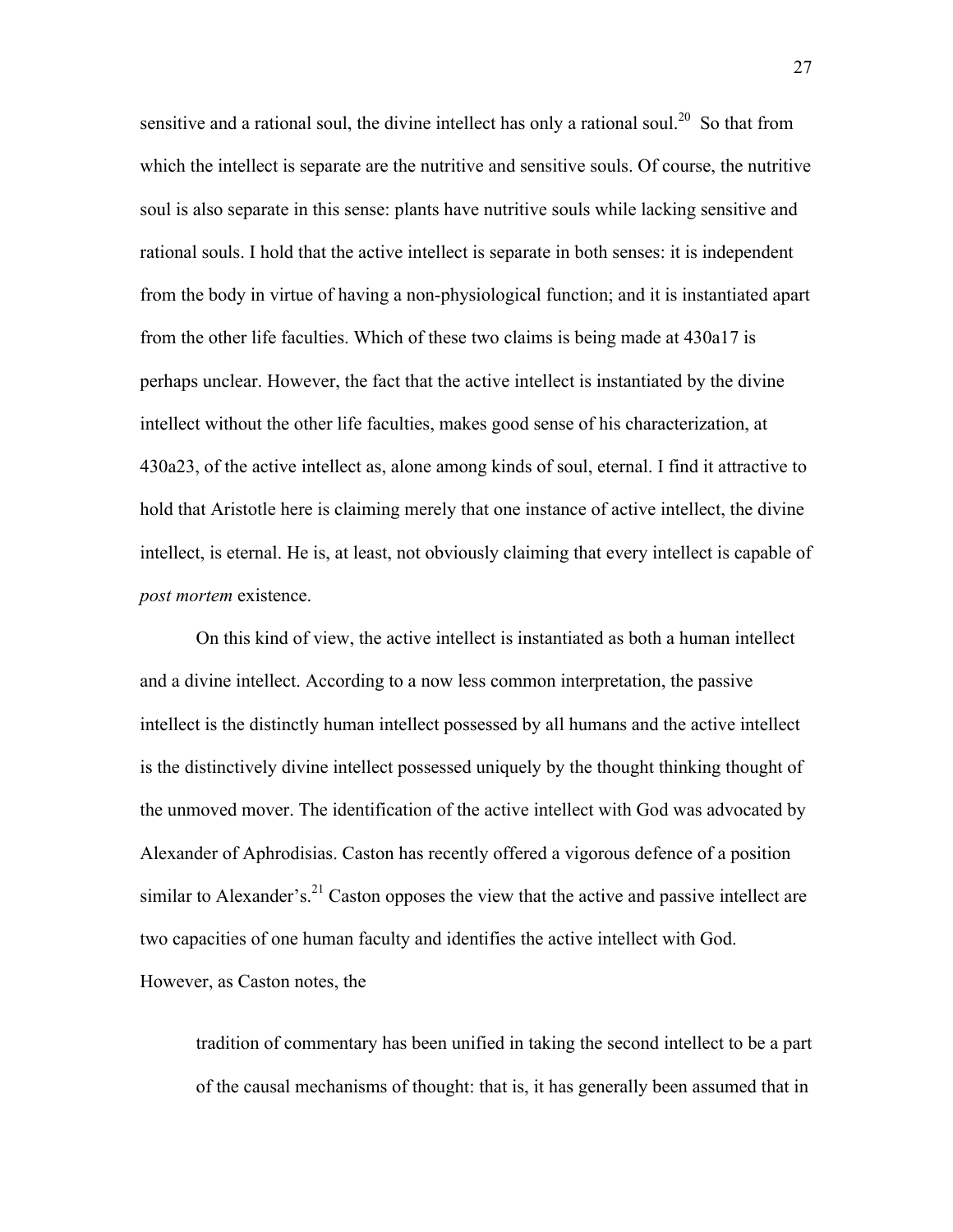the production of thought, there is some transition which is brought about by the second intellect, whether extrinsically or as a part of the human mind.<sup>22</sup>

Those who hold that the active intellect is a divine or superhuman intellect usually view the activity of this intellect as a component of ordinary human thought. Caston rejects this feature of interpretation. In his view, the active intellect is the distinct intellect of God. The human passive intellect and the active intellect operate independently, and the active intellect is not directly a part of human intellection. As Caston puts it, "the second intellect does not belong to human psychology at all, but rather theology.<sup> $23$ </sup> As such the passage discussing the active intellect is an excursus from the aims of the *De Anima*, and God makes a mere cameo appearance in the work.

I find Caston entirely persuasive that, if the active intellect is the divine intellect, then it is not involved in human cognition. One might view Caston's argument as laying down a challenge for those who hold that the active intellect is part of the human soul: to identify the gap in human rational cognitive functions for which an active intellect is needed over and above the passive intellect. The conjecture of this paper, that the activity of the active intellect is an awareness necessary for any intellection, is an attempt to meet this challenge. If this conjecture is correct, and Caston is correct that the active intellect plays a role in human cognition only if it is not the divine intellect, then of course it follows that the active intellect is not the divine intellect.<sup>24</sup>

However, I do not deny that the divine intellect is an instance of active intellect. In Meta. 12.7 Aristotle identifies the divine intellect with an activity of selfcontemplation. Any activity of the intellect is incidentally of itself, since the mind enters into formal identity with its object. But the activity of the divine intellect is essentially of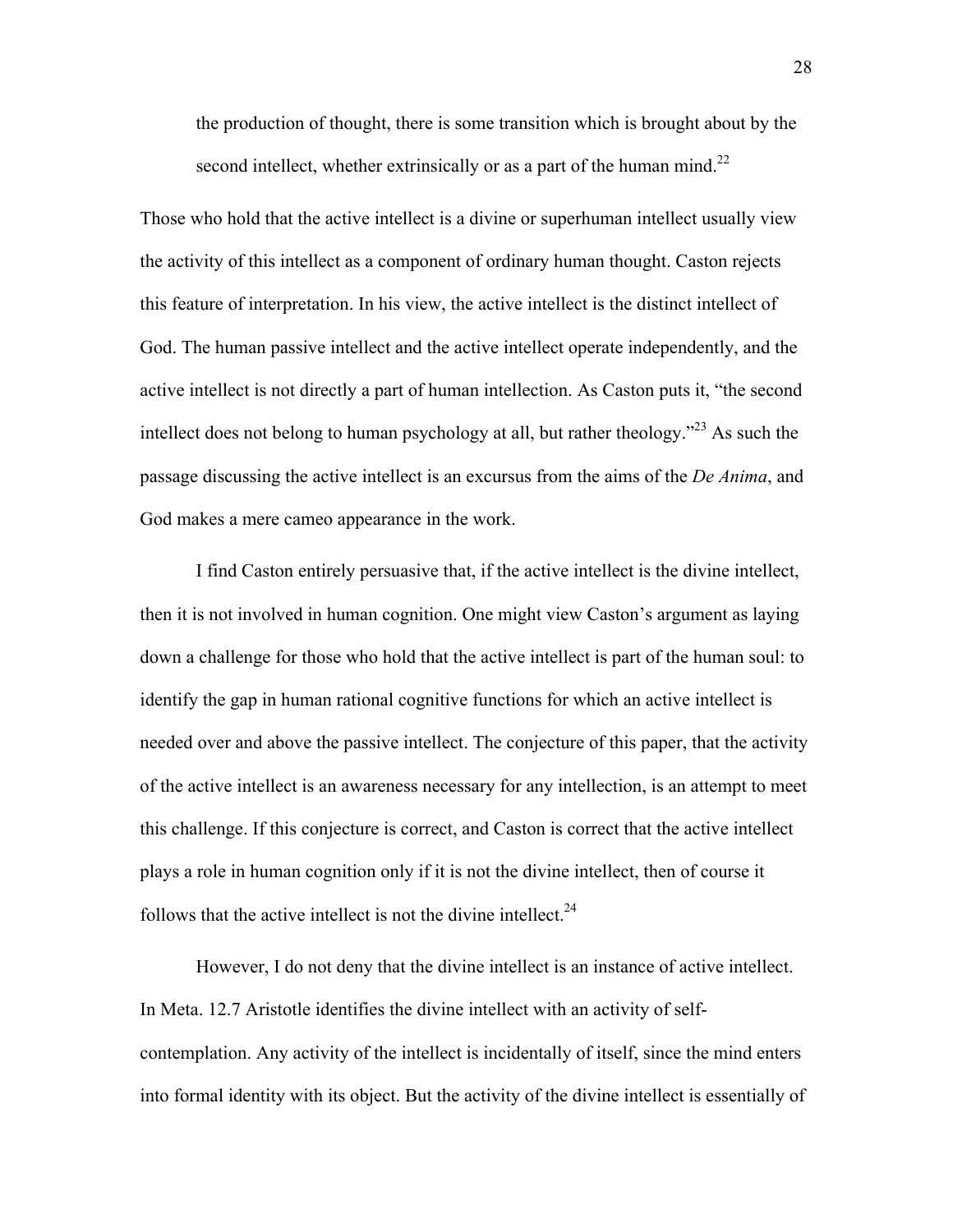itself and, in Aristotle's memorable turn of phrase, it is a thinking on thinking. An interpretation of the divine intellect is controversial and this is not the place for a detailed discussion. But I will note that Aristotle's discussion in these passages does not refute my claim that the distinctive activity of the active intellect is attention. On the contrary, it strikes me as not implausible that attention is both necessary and sufficient for a pure self-contemplation.

I turn to a few objections to the interpretation of the active intellect as a kind of attention. I have argued that the activity of the intellect is analogous to perceiving that we see and hear. If this claim is true, then one might expect Aristotle to draw this analogy explicitly: the activity of the intellect is to intellection as perceiving that we see and hear is to perception. What seems, at first blush, to be the strongest evidence against this claim is that, given the opportunity to draw an analogy with the active intellect, Aristotle does not mention perceiving that we see and hear. On the contrary, the analogy drawn in *De An*. 3.5 (430a10-17) is between the activity of the intellect and light. What I will argue now is that when we understand the context and purpose of this passage, it will be clear that it does not provide evidence against the claim that the activity of the intellect is a kind of attention.

The difficulty of interpreting the analogy between the active intellect and light is understanding what is the second term of each pair: to what is it that light stands in relation and to what is it that the active intellect stands in relation, such that these two relations are analogous? And: why does perceiving that we see and hear not stand in this relation? Notice this disanalogy between perceiving that we see and hear and the active intellect. The activity of the intellect is a sufficient condition for the intelligible forms,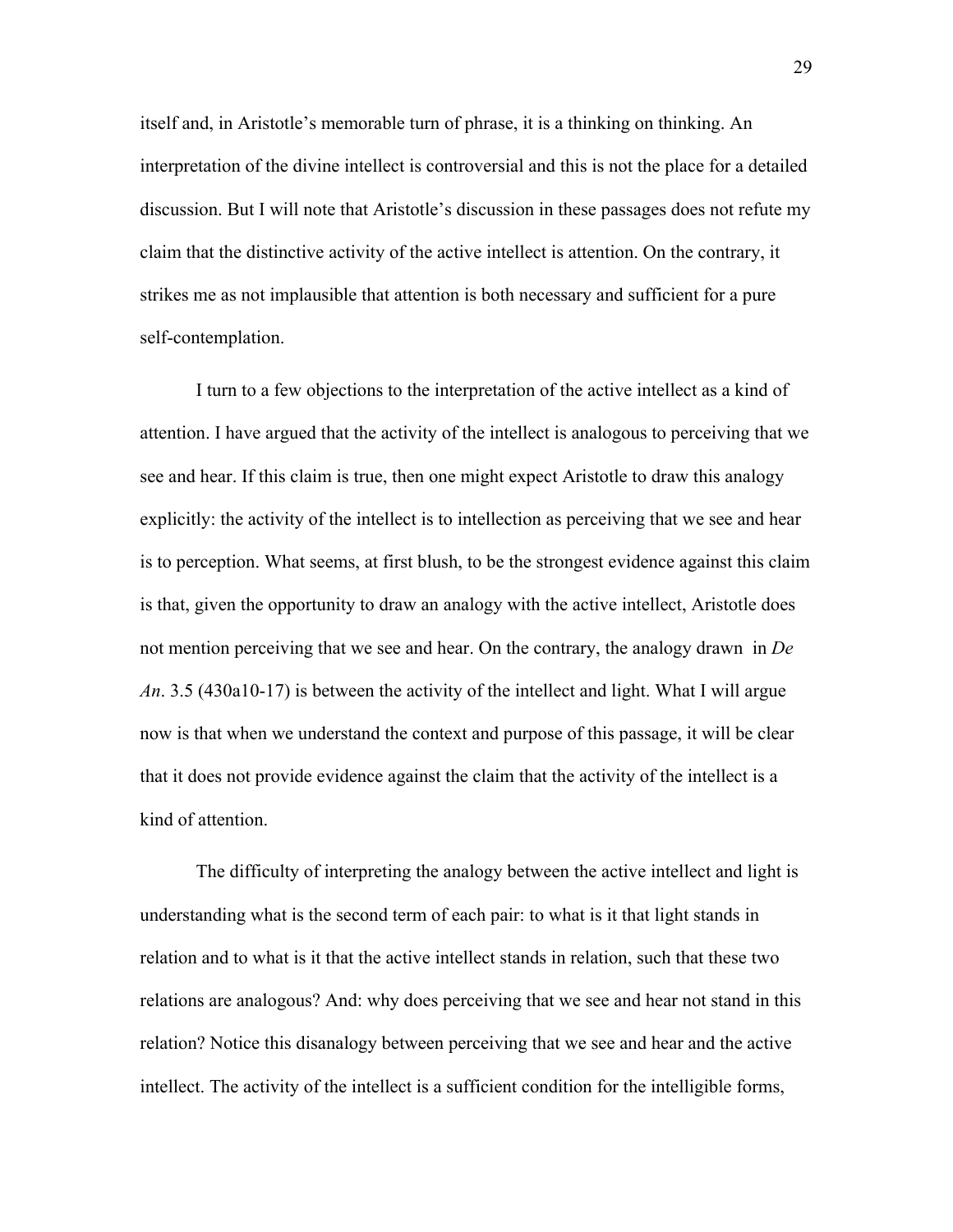once possessed by the passive intellect, to be actually thought. That is to say, it is a sufficient condition for the passage from the first actuality to the second actuality of intellection. Perceiving that we see and hear, however, is a necessary but insufficient condition for the sensible forms to be actually perceived: external stimulation of the sense organs is also required to effect the passage from the first actuality to the second actuality of perception. On the other hand, light is a necessary and sufficient condition for the visibility of colour. Light is described at 418a26-b17 as the presence of something fiery in the transparent air or water; this allows the air or water to mediate—and so be actually transparent—between the colour, the *horaton*, and the sense-organ, the *aisthetikon* of sight. This, then, is the analogy being drawn in this passage: light is to colour becoming perceptible as the active intellect is to the intelligible forms, possessed by the potential intellect, becoming actually thought. The analogy with light is appropriate in this context. Although, I maintain, both perceiving that we see and hear and the activity of the intellect are kinds of attention, to draw an analogy with perceiving that we see and hear in this context would be misleading.

I turn finally to two objections raised by an anonymous review for this journal. First, one might object that the alleged role of the active intellect, attention on previously possessed concepts, cannot be necessary for any intellection, since the acquisition of concepts is an activity of the intellect but one in which the active intellect is not involved. Aristotle sketches an inductive process of concept acquisition at APo 2.19. In some animals, sensible forms grasped through perception may be retained in the memory. Through repetition comes experience and recognition of the universal. The interpretation of Aristotelian induction is controversial and this is not the place for a detailed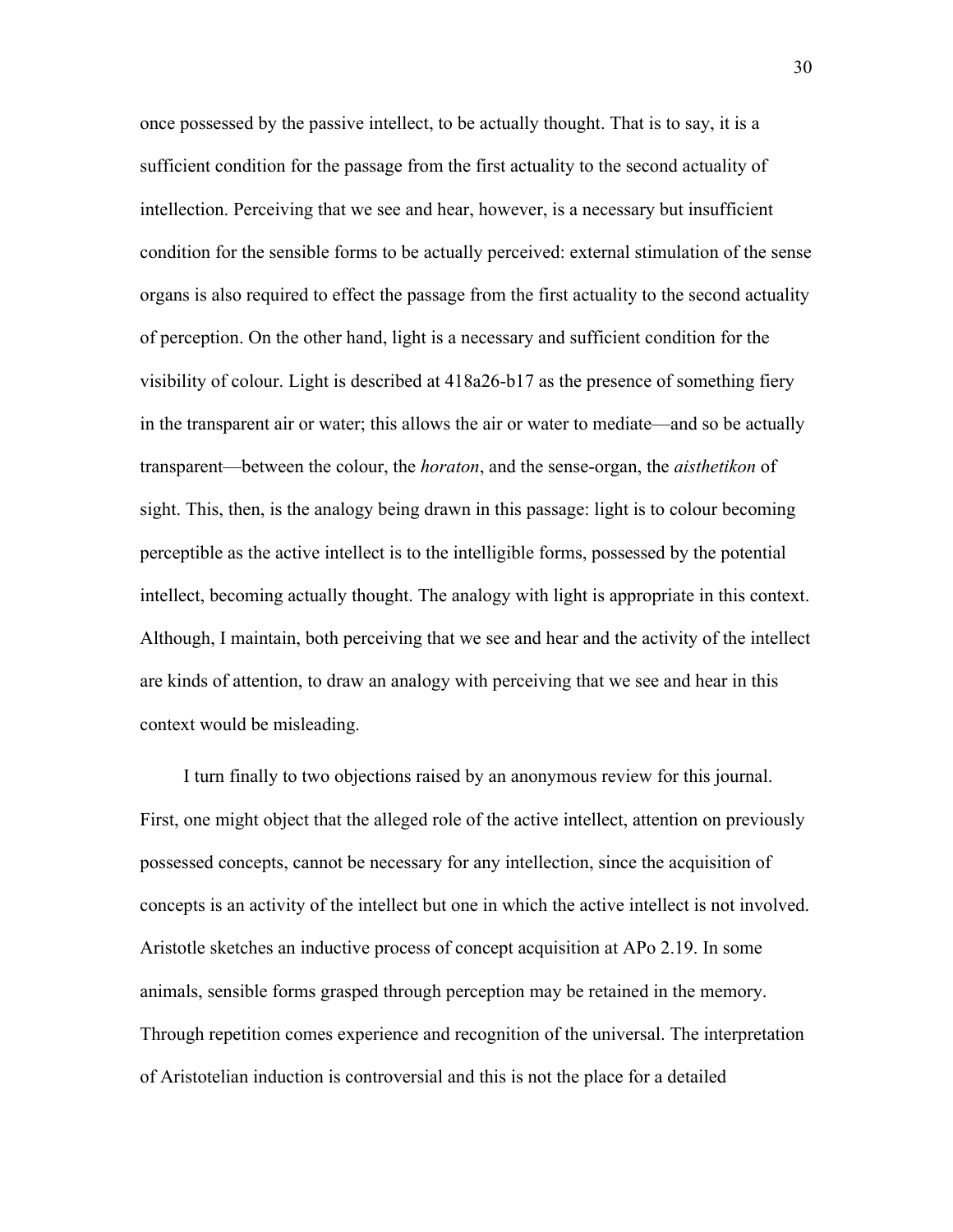interpretation; it will suffice to note that Aristotle's account of concept acquisition does not conflict with the interpretation of the activity of the active intellect in the *De Anima* as attention. For I hold that, although attention is necessary for any intellectual activity, concept acquisition is not an intellectual activity. That is to say, the acquisition of a given intelligible form is not the second actualization of an intellectual ability with respect to that form. Rather, it is the transition from a first potentiality or mere capacity to a first actuality or ability. This is not to say that concept acquisition is not an activity: indeed, it is several activities and involves the second actualization of a variety of cognitive abilities, including perception and memory. Concept acquisition may also involve intellectual activity: the realization of an ability to entertain certain intellectual forms may facilitate the acquisition of others. And concept acquisition may thereby require attention: the attention necessary for the exercise of perceptual, intellectual and other cognitive abilities. But the acquisition of a given intellectual form is not an activity which is the realization of an ability with respect to that very form. If this is correct, then the objection lapses.

One might object instead that the view put forward in this paper, that the distinct activity of the active intellect is attention, is inadequate to explain the varied roles of the intellect outside the *De Anima*. I'll discuss just one of these roles. In several passages Aristotle asserts that it is by the intellect that we grasp first principles.<sup>25</sup> Aristotle claims that the apprehension of a first principle is not preceded by an inductive process by which one acquires first an intellectual ability, with respect to that first principle, through the exercise of such cognitive abilities as perception and memory. Nor is the apprehension of a first principle the result of a deductive process. Aristotle concludes that the grasp of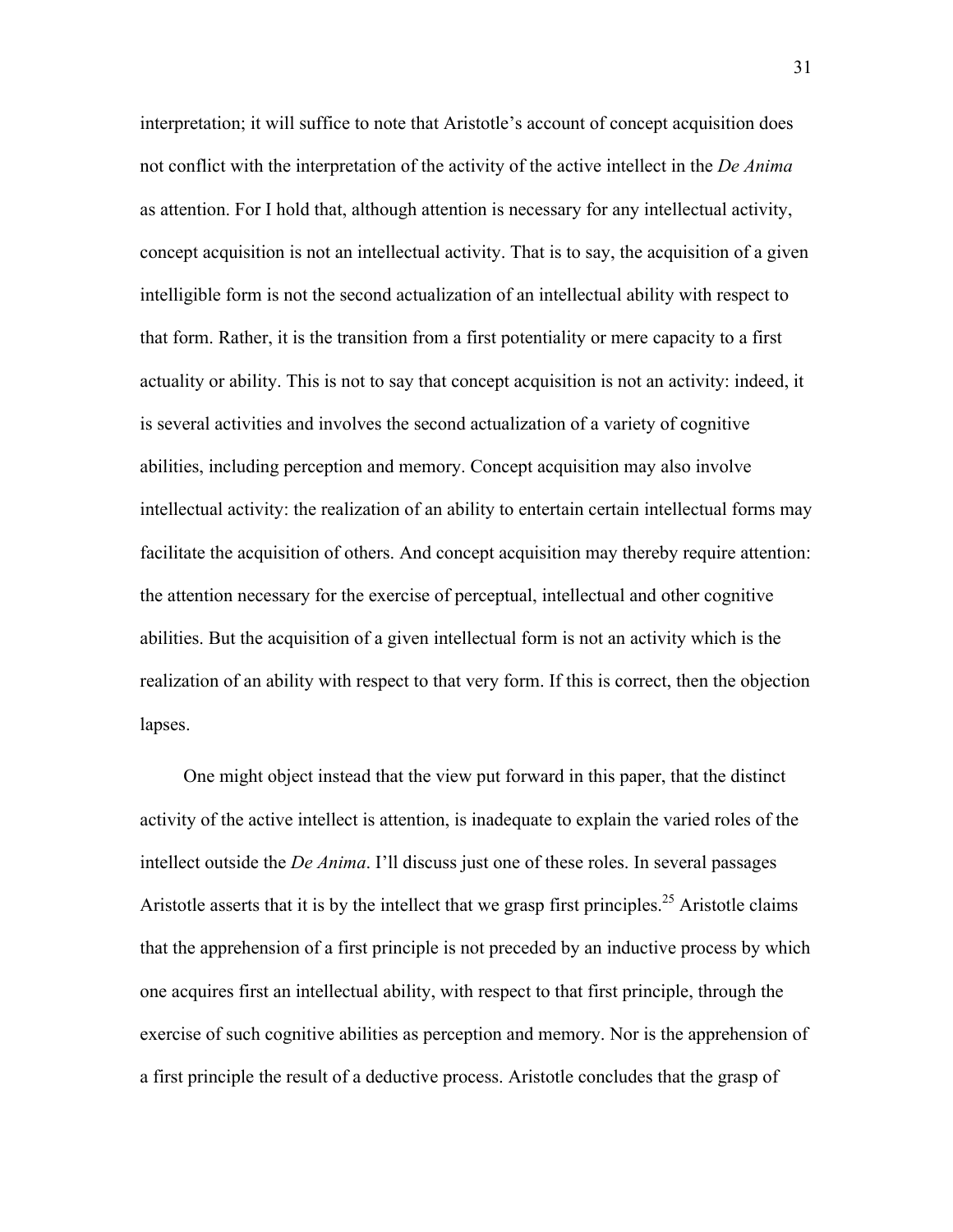first principles cannot be through scientific understanding, practical reasoning or philosophical wisdom, and so it is through the intellect. Although the apprehension of a first principle is not preceded by a process by which a mere capacity is, through a first actualization, brought to be an ability, it does not follow that the apprehension of first principles does not involve the realization of an ability: indeed, it suggests that the activity of grasping first principles is the realization of an innate ability and does not require other cognitive abilities such as our perception, our memory, our ability to follow a demonstration, and so on, to bring about that ability. Nor does Aristotle's discussion in these passages clearly refute my claim that the realization or second actualization of this innate ability, when one contemplates first principles, is by attention on the content of this innate ability. On the contrary, it strikes me as plausible that, in the presence of these innate abilities, attention on a given first principle is both necessary and sufficient for intuition of that principle.

Let me bring the paper to a close. I've advocated an interpretation of the active intellect as a kind of attention or consciousness. The interpretation has the following virtues. First, the interpretation makes good sense of the argument of *De Anima* 3.4-5. Second, Aristotle often views perception and thought as analogous and the interpretation maintains an analogy between perception and thought (provided the interpretation of perceiving that we see and hear canvassed in the first section is correct); And third, it suggests interesting interpretations of certain other related cognitive processes, such as intuition, or our grasp of first principles, and the divine intellect.<sup>26</sup>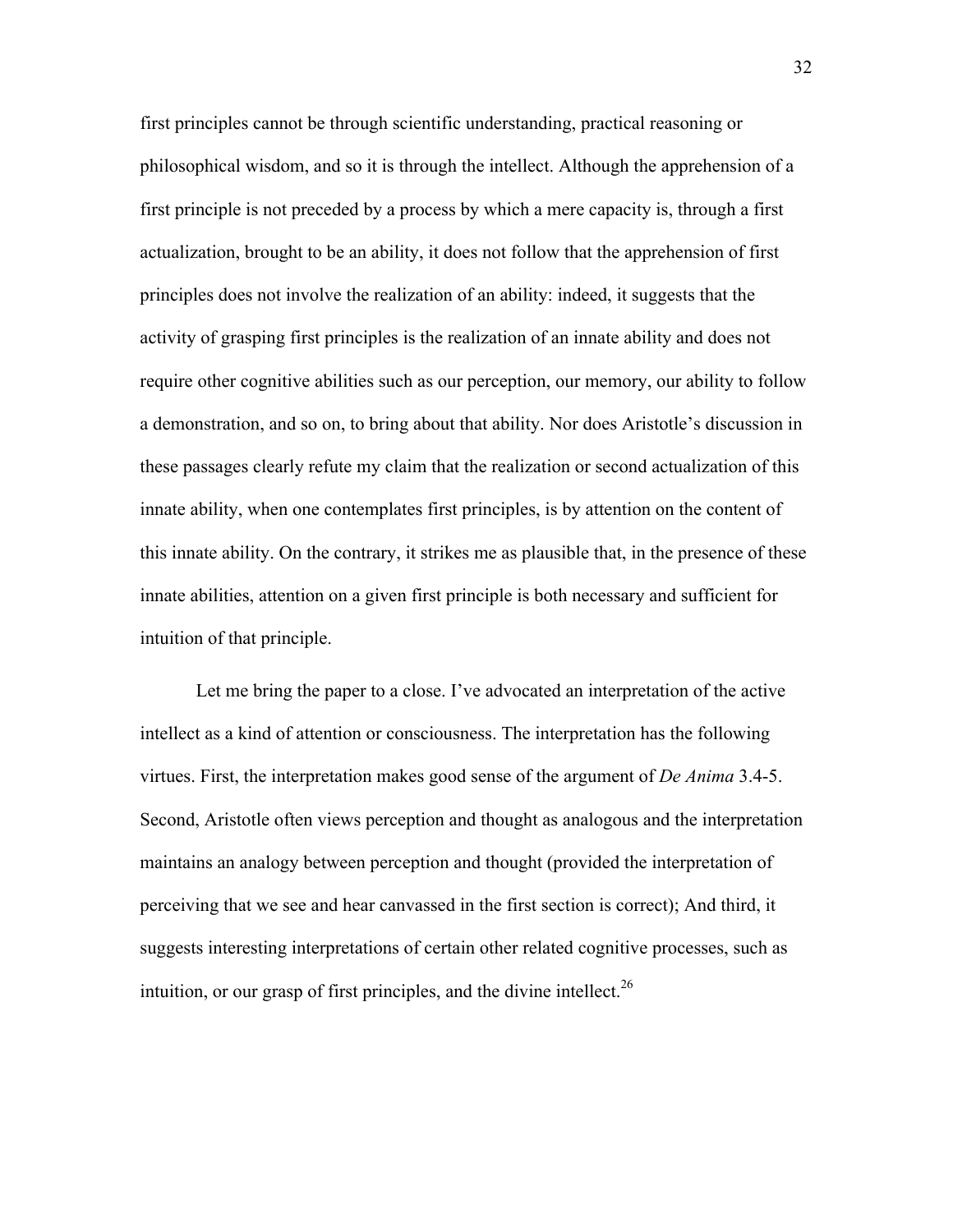<sup>1</sup> See L. A. Kosman, "Perceiving that we perceive: On the Soul III, 2." *Philosophical Review*. 1969, 499-519; C. Osborne, "Aristotle, *De Anima* 3.2: How do we perceive that we see and hear?" *Classical Quarterly* 1983, 33: 401-11; V. Caston, "Aristotle on Consciousness." *Mind*. 2002, 111: 751-815.

 $\overline{a}$ 

2 All translations of *De An*. are from R. D. Hicks, *Aristotle* De Anima *with Translation, Introduction and Notes.* (London: Cambridge University Press, 1907, 1965 Reprint), except where noted.

<sup>3</sup> This is in apparent conflict with his claim elsewhere that all of the senses "are accompanied by a common power, in virtue whereof a person perceives that he sees or hears (for, assuredly, *it is not by sight* that one sees that he sees. . . for there is one sensory function, and the controlling sense organ is one, though differing as a faculty of perception in relation to each genus, e.g., sound or colour)" (*On Sleep*, 455a 13 ff. emphasis added). In this passage, Aristotle aims to explain how it is that all of the senses go idle simultaneously when one falls asleep. The claim that higher-order perception is the function of a common sense faculty, rather than the function of any of the special sense faculties, is central to his explanation of this phenomenon. There's a difficulty of interpretation, then, in reconciling *De An*. 425b12-25 and *On Sleep* 455a13ff., which I will ignore. My concern in the body of the paper is with the question, what is the activity which constitutes higher-order perception, and not with the question, what faculty performs this activity?

4 D. W. Hamlyn, *Aristotle's* De Anima *Books II, III Translated with Introduction and Notes*, p. 122. (Oxford: Clarendon Press 1968)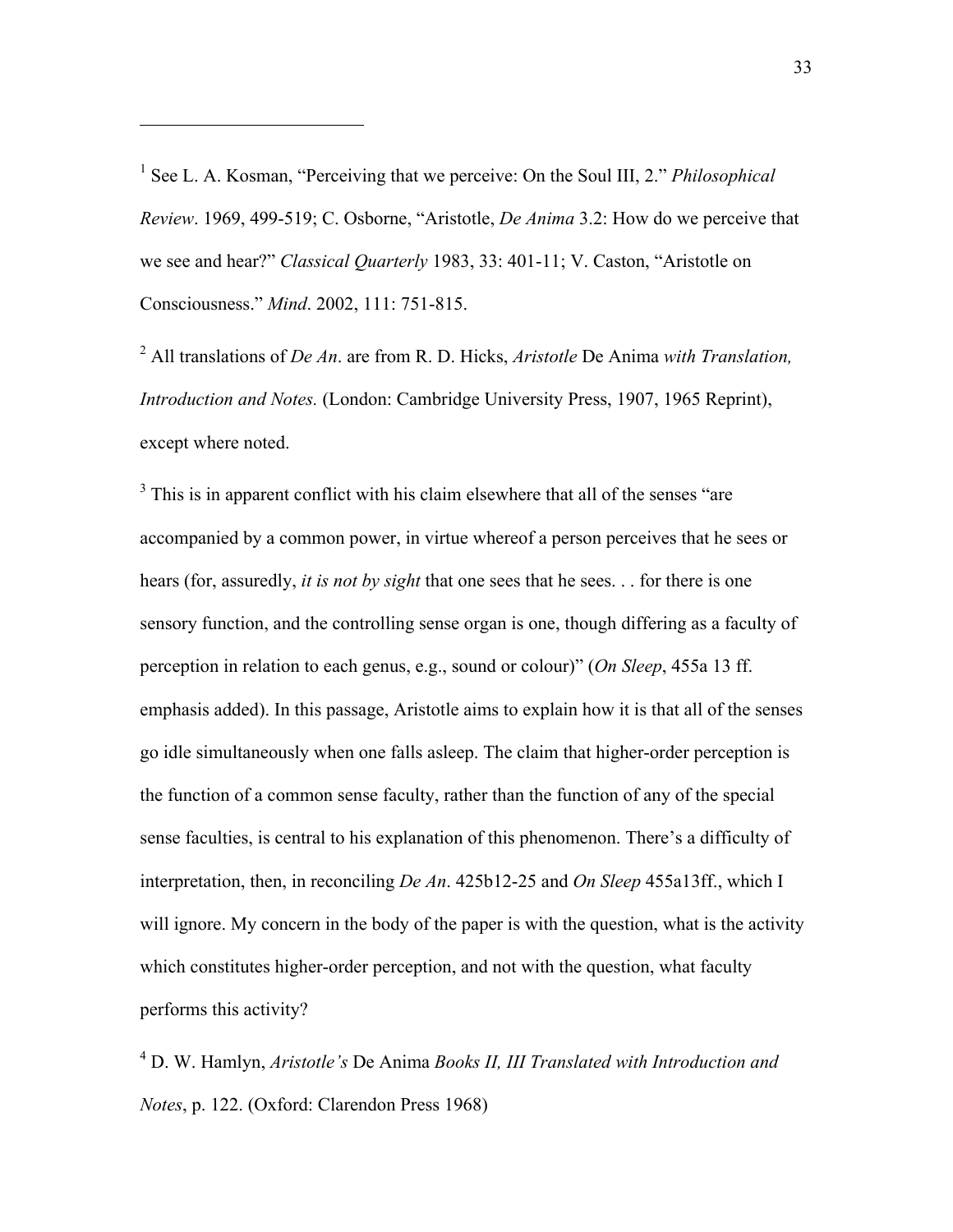5 Kosman *op. cit.*, 508.

 $\overline{a}$ 

6 One might hold, *contra* Aristotle, that we can perceive an item unawares. The distinction I am drawing here between perceiving awares and perceiving unawares is similar (*modulo* the comments above on misreading Aristotle as advocating a contemporary notion of consciousness) to that drawn—for example, by N. Block, "On a confusion about the function of consciousness" *Behavioral and Brain Sciences* 1995 18: 227-47, and M. Tye, *Ten Problems of Consciousness*. (Boston: MIT Press. 1995) between perceptual consciousness with access-consciousness and perceptual consciousness without access-consciousness. Contemporary higher-order theorists of consciousness draw on similar examples of nonconscious perceptual states. See D. Armstrong, *A Materialist Theory of the Mind*. (New York: Routledge, 1968), for the case of absent-minded driving; and P. Carruthers *Language, Thought and Consciousness.* (Cambridge: Cambridge University Press, 1996) for the case of blindsight. Such cases might be thought to lend support to higher-order theorists of consciousness. Aristotle is committed to denying that, strictly speaking, one can perceive unawares. For a discussion of how Aristotle might have handled blindsight cases, see Caston *op. cit*.

<sup>7</sup> See, for example, D. Rosenthal "Thinking that One Thinks," in Martin Davies and Glyn W. Humphries (eds.), *Consciousness*, (Oxford: Blackwell, 1993), and P. Carruthers, *Phenomenal Consciousness: a naturalistic theory*. (Cambridge : Cambridge University Press, 2000).

8 Caston *op. cit*.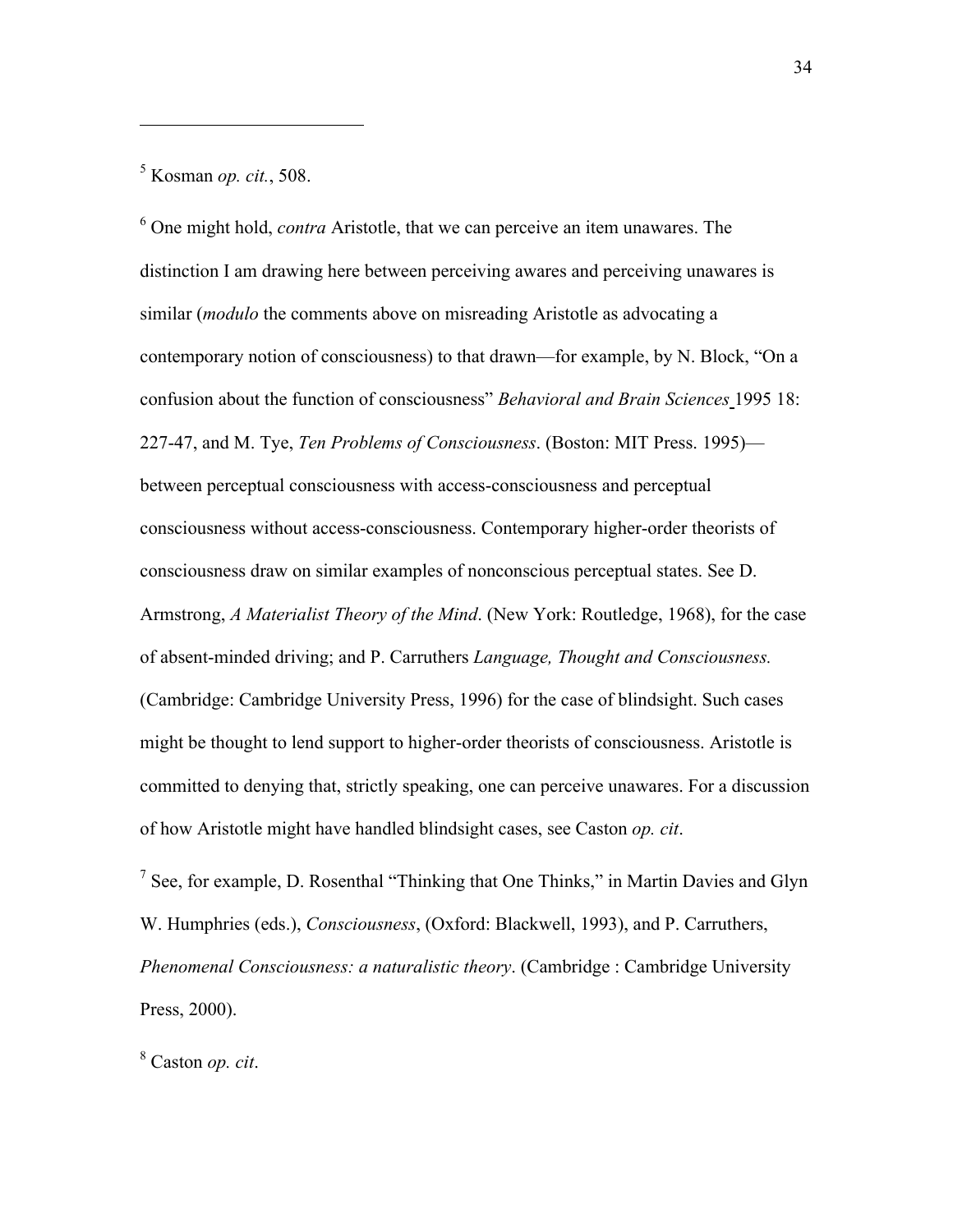<sup>9</sup> See, for example, U. Kriegel, "Consciousness as Intransitive Self-Consciousness: Two Views and an Argument." *Canadian Journal of Philosophy* 2003, 33: 103-132. Kriegel holds a weakened self-representational view that while conscious states are not identical to the states that represent them, they nonetheless entertain constitutive, non-contingent relations to them.

 $\overline{a}$ 

<sup>10</sup> Thomas Johansen, "In Defense of Inner Sense: Aristotle on Perceiving that One Sees," *Proceedings of the Boston Area Colloquium in Ancient Philosophy*, Vol. 21, edd. John Cleary and Gary Gurtler (Boston: Brill, 2005), pp. 244-45. Johansen characterizes his aim as a defence of the ascription to Aristotle of an inner sense theory but his main concern is to argue that perceiving that we see cannot be a necessary condition of any ordinary perception but is instead a special kind of perception. So, although the label 'inner sense theory' is often used to identify a theory of consciousness, Johansen holds that perceiving that we see is not Aristotle's account of consciousness but is rather a special case of perception. Johansen's characterization of his opponents' view is also potentially misleading for similar reasons. Caston, for example, takes perceiving that we see to be a higher-order theory of consciousness, although he holds that the first-order state and the second-order state are one and the same token state. That is to say, the view which Caston ascribes to Aristotle is what is usually called an inner sense theory of consciousness. So it would be more in keeping with current terminology to say that Johansen denies, and not defends, the ascription to Aristotle of an inner sense theory.

<sup>11</sup> Kosman makes a similar point in his "Commentary on Johansen," *Proceedings of the Boston Area Colloquium in Ancient Philosophy*, Vol. 21, edd. John Cleary and Gary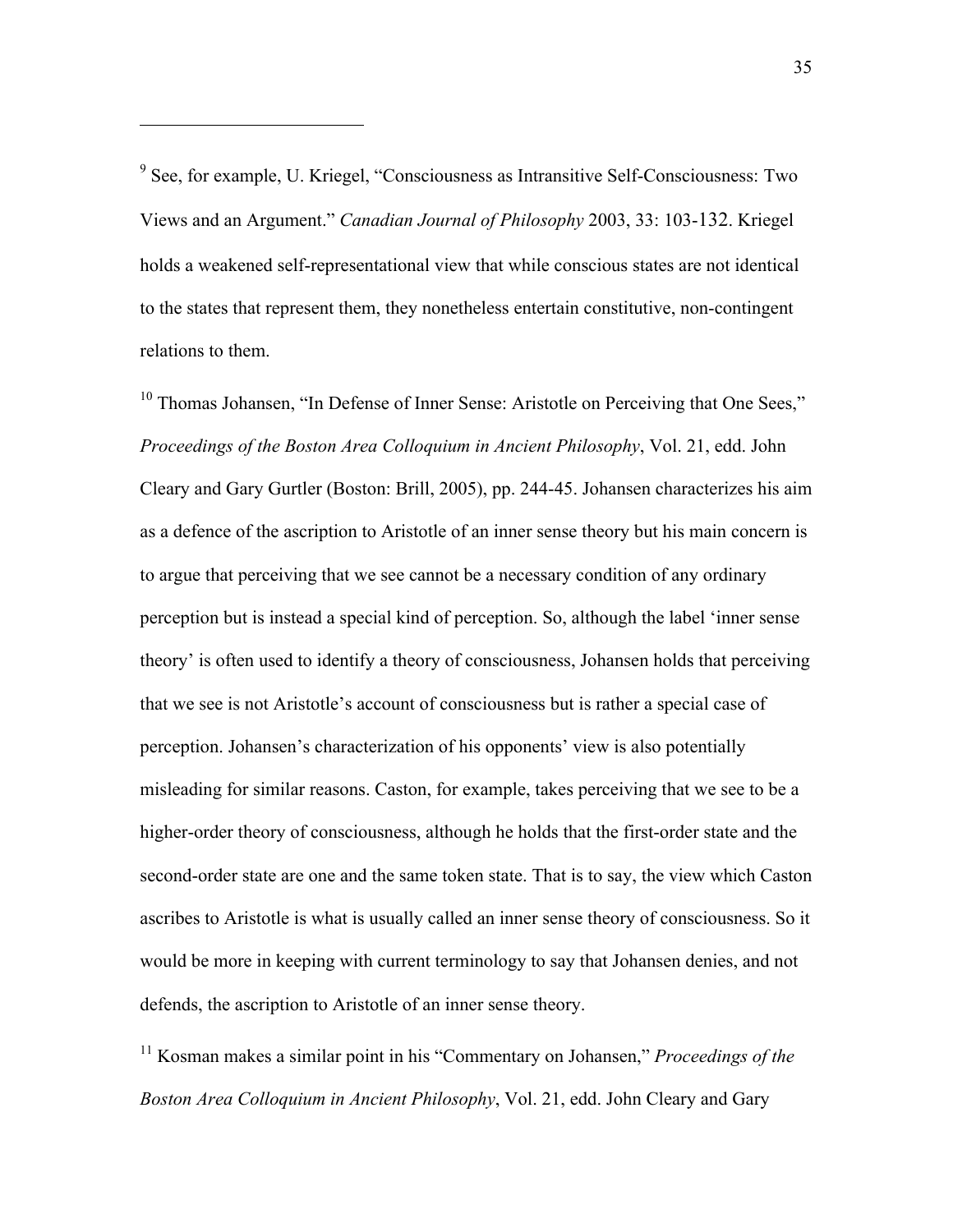Gurtler (Boston: Brill, 2005), pp. 280-82. Johansen argues that perceiving that we see cannot be a necessary condition of any ordinary perception but is instead a special kind of perception on the grounds that first and second order perceptions are different in complexity. In the first-order perception, one sees color or what has color. In the secondorder perception, one perceives also that one is seeing color. Johansen holds that the difference here is not well characterized by claiming that first-order perceptions are nonpropositional while second-order perceptions have propositional content. For Aristotle, Johansen claims, can express the content of a first-order perception by a proposition, writing at 418a15, for example, 'that [there is] color'. Moreover, first-order perceptions can involve accidental or common sensibles and so have content describable only with propositions such as that expressed by 'this white thing is moving towards me'. Rather, first- and second-order perceptions are different in complexity in the sense that "the second order perception conveys not just the content of the first order perception but also the information that one is perceiving that content" (op. cit., p. 258). However, it is precisely the point of contention between Johansen and authors such as Kosman whether the first-order seeing in expressions like 'perceiving that one sees' is a conscious perception of color or what has color.

 $\overline{a}$ 

 $12$  412a10 suggests calling this stage first actuality since it is the actualization of first potential; 417a21ff. suggests calling this stage second potentiality since second actuality is its actualization.

 $13$  Hicks' translation misleadingly contributes to the appearance of the distinction as being between two faculties. Hicks translates: "and to the one intellect (*ho men toioutos nous*),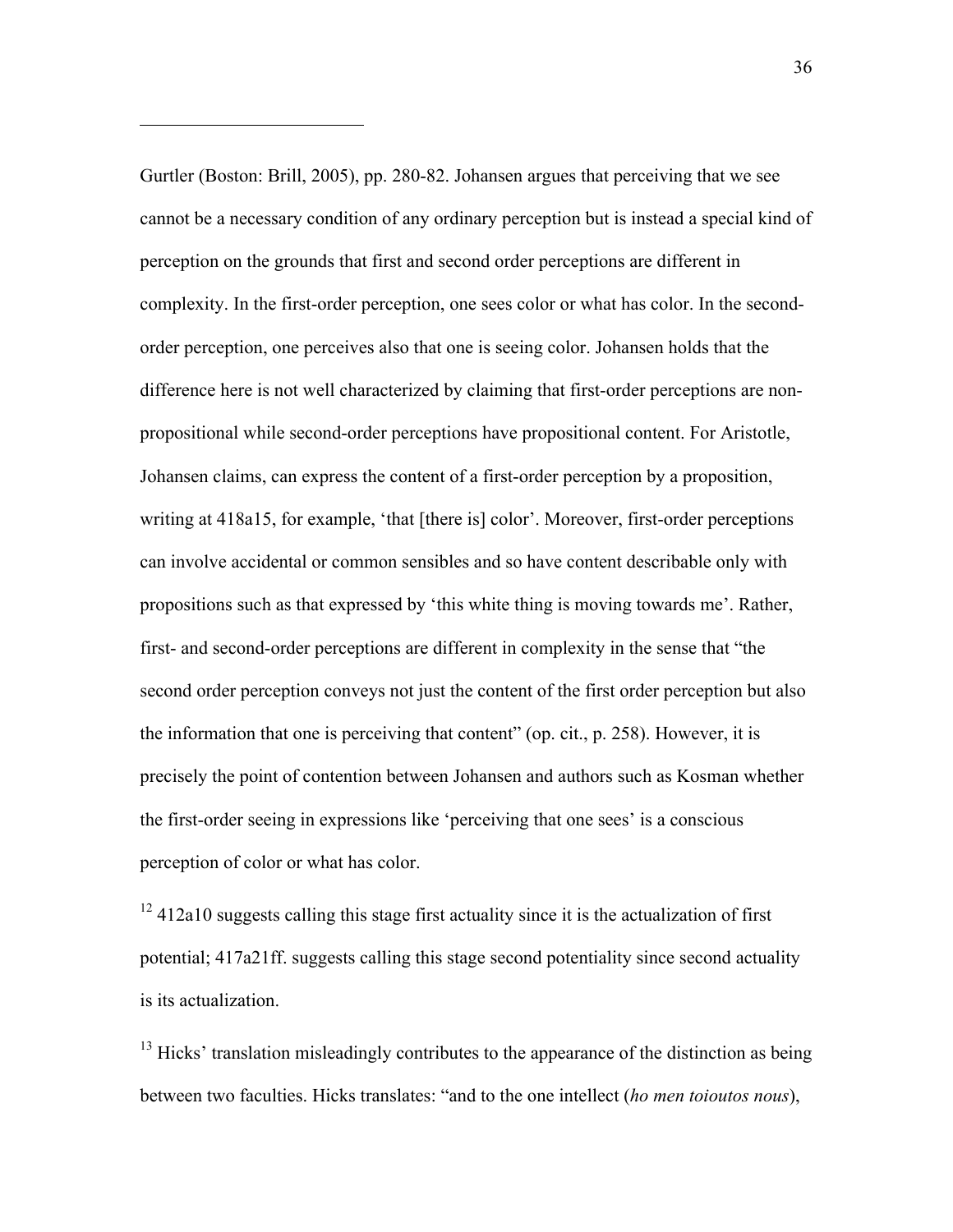which answers to this description because it becomes all things, corresponds the other (*ho de*) because it makes all things." However, instead of taking *toioutos* as adjectively modifying *nous*, we might just as naturally take it as a substantive. Then the passage reads: "there is some aspect by which intellect becomes all things and another aspect by which (the one and the same) intellect makes all things." Since the Greek supports either reading, this passage fails to provide evidence against the claim that the active intellect is not a separate faculty. In his commentary on this passage, Hicks, *op. cit*., 500, notes the possibility of two readings and their significance for the interpretation of the distinction. However, Hicks analyses the possibilities, both philological and philosophical, somewhat differently than as I have in the body of the essay. Hicks takes *toioutos* to be predicative and standing for both "passive" with ho men and "active" with *ho de*. He here translates the passage as: "the one intellect is passive, like matter, in that it becomes all objects, the other intellect is active, like the efficient cause, in that it makes all objects." Hicks continues: "If *toioutos* were attribute and not predicate, *estin* must mean 'there exists' and the sense must be 'passive intellect exists in so far as it becomes all objects, active intellect, in so far as it makes all objects.' Those who press this interpretation deny that A[ristotle] ever really taught the existence of two distinct intellects in the sense in which the art which constructs is distinct from the material which it works upon: they content that A[ristotle]'s one intellect is sometimes passive, sometimes active, as it is sometimes *theoretikos*, sometimes *praktikos*." I have offered a somewhat different reading of the Greek and a different claim about the unity of the intellect. In particular, I claim neither

 $\overline{a}$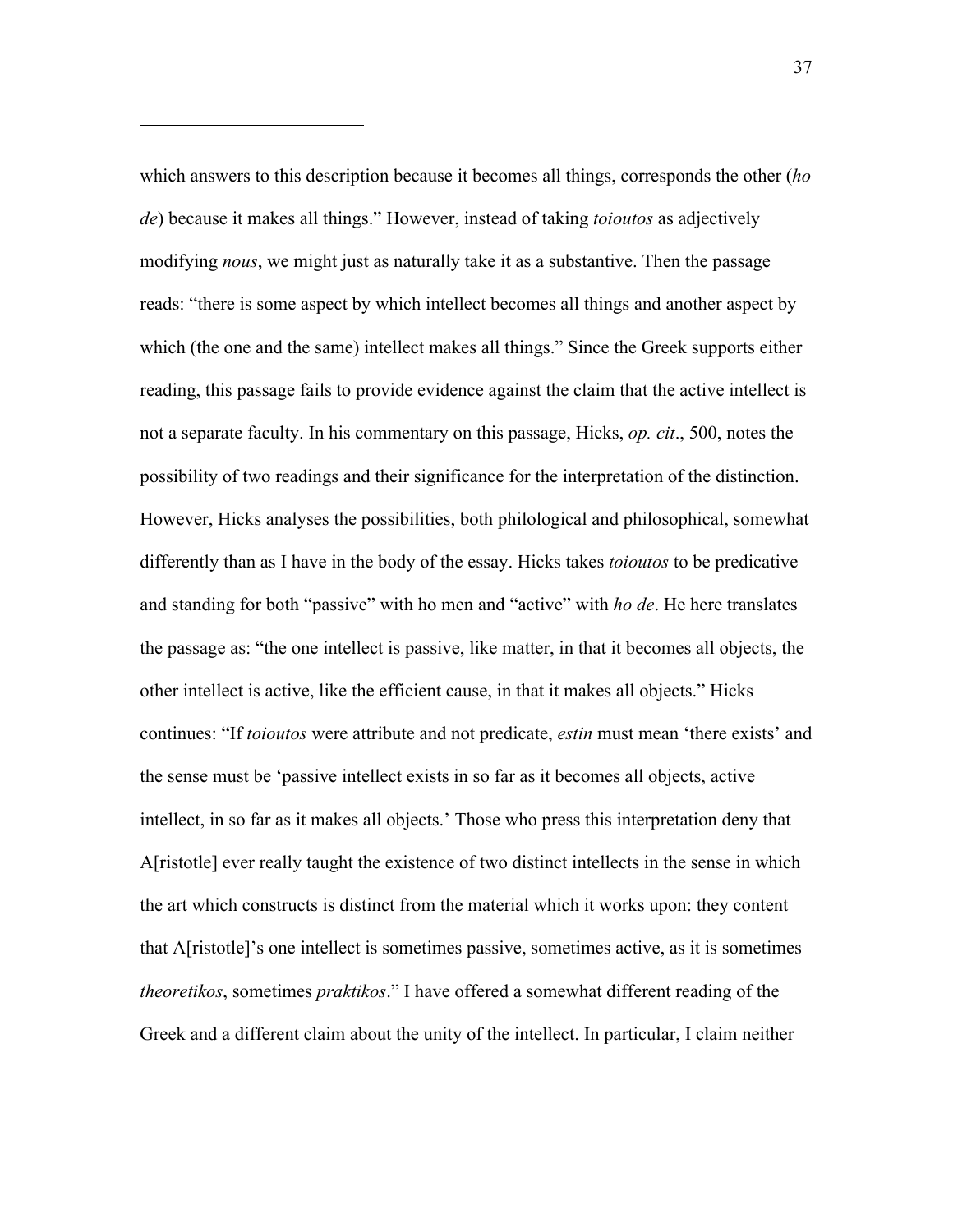that the distinction is temporal nor that it is related to the distinction of theoretical and practical reasoning.

 $\overline{a}$ 

14 I don't claim any originality for this thesis. For antecedents, see F. Brentano, "*Nous Poietikos*: Survey of earlier interpretations." p. 322. Originally published in *Die Psychologie des Aristoteles*. (Mainz: Franz Kirchheim, 1867). Translated in and quoted from *Essays on Aristotle's De Anima*. Edd. Nussbaum and Rorty. (Oxford: Clarendon Press, 1992), and L. A. Kosman. "What does the maker mind make?" p. 355 in *Essays on Aristotle's De Anima*. Edd. Nussbaum and Rorty. (Oxford: Clarendon Press, 1992). This paper's contribution is to defend this line of interpretation through several new considerations: consideration of the analogy Aristotle often draws between perception and thought; considerations of the local argument of *De Anima* surrounding relevant passages such as 425b12-25; and considerations of issues within these passages.

15 See his "Aristotle on the Mind's Self-Motion," *Self-Motion: From Aristotle to Newton*, edd. M. Gill and J. Lennox. (Princeton: Princeton University Press, 1994), pp. 81-116. For other considerations against surge theory, see Wedin, *op. cit*.

<sup>16</sup> For discussion, see V. Caston, "Why Aristotle Needs Imagination," *Phronesis* 1996, 41: 20-55.

<sup>17</sup> For a recent advocation of this latter view, see V. Caston, "Aristotle's Two Intellects: A Modest Proposal" *Phronesis* 1999, 44: 199-227.

18 See, for example, D. Morrison, "Separation in Aristotle's Metaphysics" *Oxford Studies in Ancient Philosophy*. 1985, 3: 125-58; L. Spellman, *Substance and Separation in*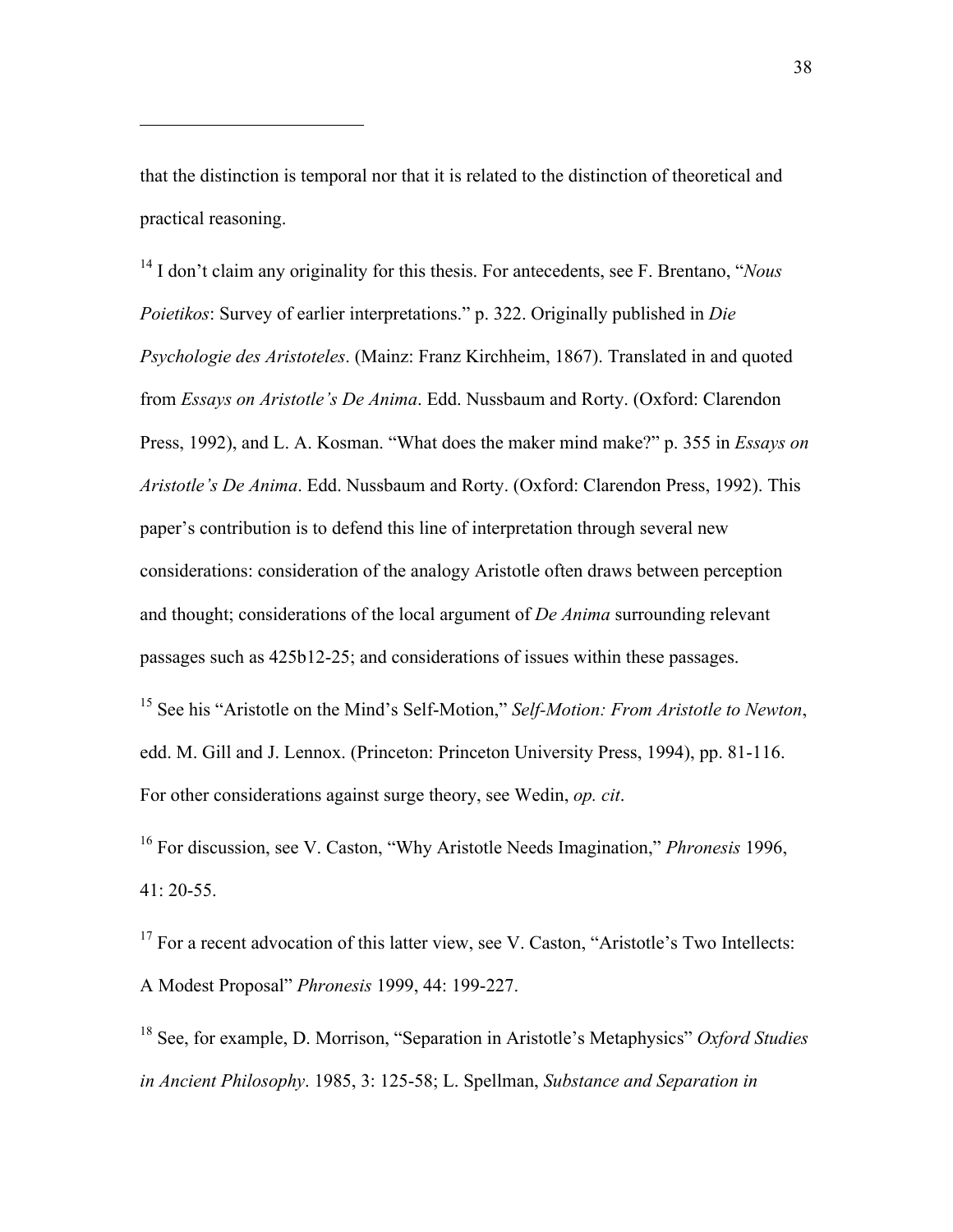*Aristotle*. (Cambridge: Cambridge University Press. 1995); and my "Aristotle on Ontological Dependence" *Phronesis* 2008, 53: 65-92.

<sup>19</sup> An anonymous reviewer for this journal objects that the active intellect is indeed dependent on the body since it presupposes the possession of concepts by the passive intellect, and concept acquisition depends on the body. However, even if the possession of a body is a pre-condition for the activity of the human active intellect, and so arguably the human active intellect cannot exist without a body, it does not follow that the active intellect is dependent on the body in the relevant sense of dependence. In general, not all necessary conditions are causes or asymmetric dependency relata.

<sup>20</sup> Caston, *op. cit*.

 $\overline{a}$ 

<sup>21</sup> Caston, *op. cit*.

22 Caston, *op. cit*. p. 201.

23 Caston, *op. cit*. p. 202.

 $24$  This is not the place for a detailed discussion of Caston's careful and innovative interpretation. It will perhaps suffice for my present purposes to show that some of the textual considerations which Caston brings to bear on the issue do not immediately refute my position. First, Caston holds that the taxonomic character of the discussion at 430a10- 17 suggests that subsequent division of the rational soul into a passive and an active intellect is a division between two natural kinds of the soul and not two faculties or divisions within the human soul. The argument at 430a10-17, as Caston notes, rests on the premise that it is because natural kinds exhibit certain characteristics that rational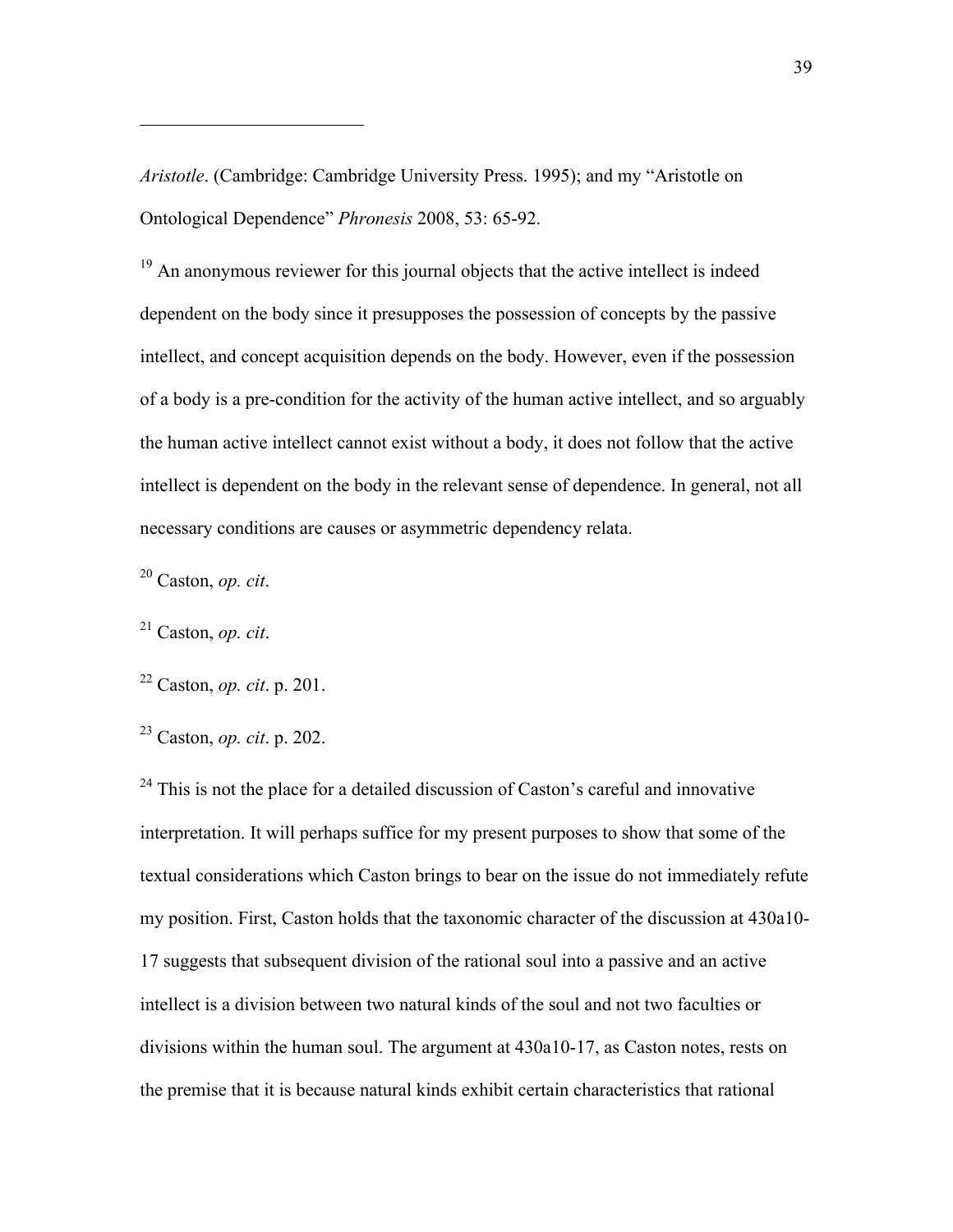souls do as well. However this premise suggests only that the intellect is a natural kind, and not that the active and passive intellects are *themselves* distinct natural kinds. So while I agree with Caston that the active and passive intellects are not two distinct faculties, I disagree that they are not divisions within the rational soul. Second, Caston notes that Aristotle characterizes the active intellect and the divine intellect similarly. Both the active and the divine intellects are described as separate (430a17 and 1073a4, respectively), impassible (430a18 and 1073a11), unmixed or without matter (430a18 and 1074a33-34), actuality (430a18 and 1072a25-26; 1072b27-28), the same as its object (430a20 and 1075a1-5), prior in time to a capacity (430a21 and 1072b25), uninterruptedly or eternally thinking (430a22 and 1075a10), and solely what it is or just its essence (430a22-23 and 1075a1-5). But the active and divine are also contrasted in ways that suggest they are distinct: for example, the active intellect is called "more honourable" (430a18) while the divine intellect is called "most honourable" (1074a26; 1072a35-b1; 1072b28); the active intellect is the necessary condition for all thought (430a25) while the divine intellect is the necessary condition for everything (1072b13-14; 1075b24-26). So, although Aristotle characterizes the active intellect in ways that draw a surely intentional comparison with the divine intellect, some of these characterizations are striking in their differences. At best, we can conclude that the active intellect is like the divine intellect.

<sup>25</sup> See for example APo. 2.19 (100b15) and EN 6.6 (1141a7-8).

 $\overline{a}$ 

<sup>26</sup> Thanks to Eric Brown, Victor Caston, Brad Inwood, Fred Feldman, Calvin Normore, Mark Rollins, Margaret Scharle, Byron Stoyles, Paul Studtmann and Martin Tweedale for